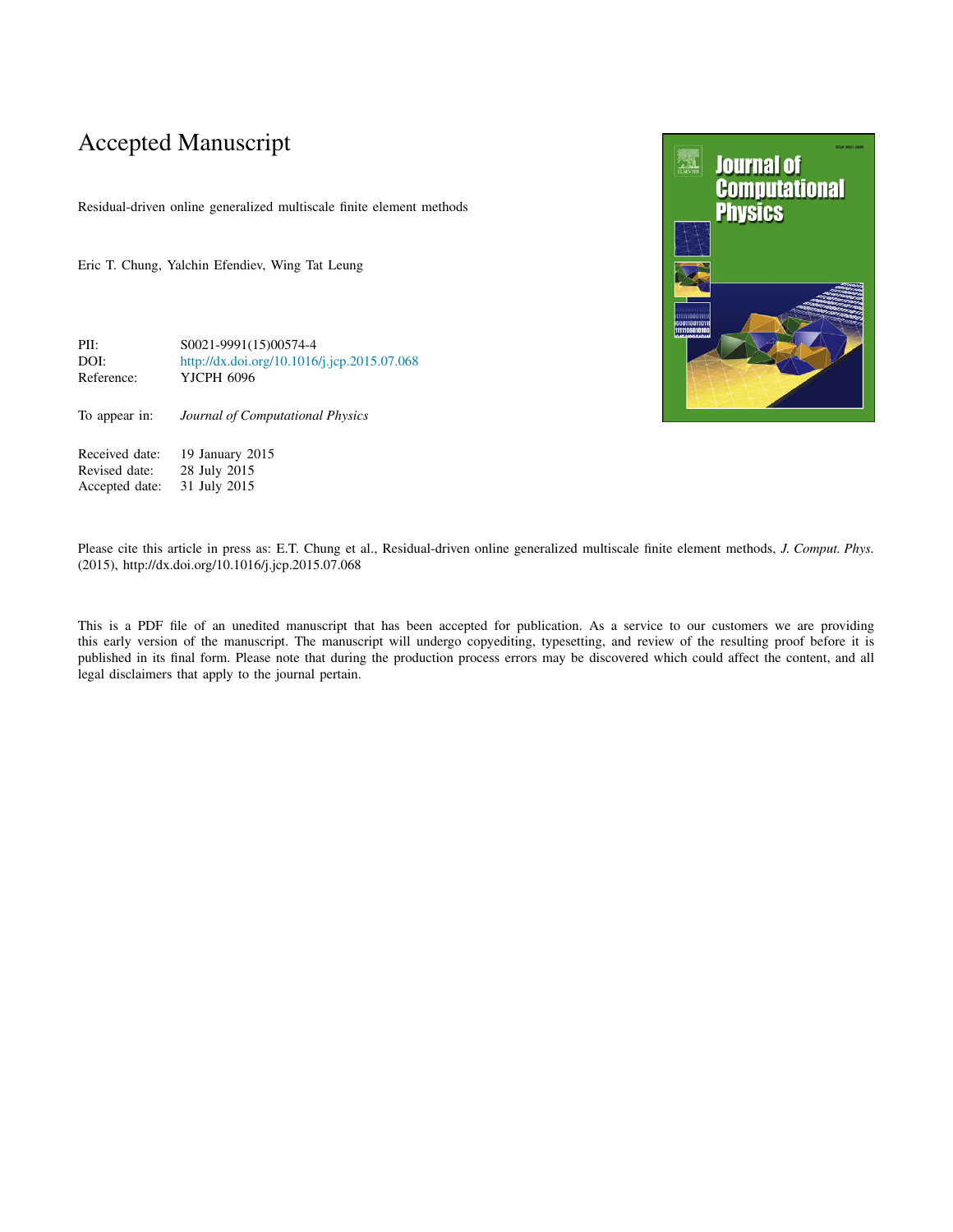## FD.

# Residual-driven online Generalized Multiscale Finite Element Methods

Eric T. Chung<sup>∗</sup>

Yalchin Efendiev<sup>†</sup> Wing Tat Leung

September 4, 2015

#### **Abstract**

The construction of local reduced-order models via multiscale basis functions has been an area of active research. In this paper, we propose online multiscale basis functions which are constructed using the offline space and the current residual. Online multiscale basis functions are constructed adaptively in some selected regions based on our error indicators. We derive an error estimator which shows that one needs to have an offline space with certain properties to guarantee that additional online multiscale basis function will decrease the error. This error decrease is independent of physical parameters, such as the contrast and multiple scales in the problem. The offline spaces are constructed using Generalized Multiscale Finite Element Methods (GMsFEM). We show that if one chooses a sufficient number of offline basis functions, one can guarantee that additional online multiscale basis functions will reduce the error independent of contrast. We note that the construction of online basis functions is motivated by the fact that the offline space construction does not take into account distant effects. Using the residual information, we can incorporate the distant information provided the offline approximation satisfies certain properties.

In the paper, theoretical and numerical results are presented. Our numerical results show that if the offline space is sufficiently large (in terms of the dimension) such that the coarse space contains all multiscale spectral basis functions that correspond to small eigenvalues, then the error reduction by adding online multiscale basis function is independent of the contrast. We discuss various ways computing online multiscale basis functions which include a use of small dimensional offline spaces.

#### **1 Introduction**

Solving real-world multiscale problems requires some type of model reduction due to disparity of scales. Many methods have been developed which can be classified as global [31, 36, 27] and local model reduction techniques [15, 38, 4, 6, 1, 16, 3, 30, 2, 34, 33, 29, 21, 23, 24, 27, 7, 12, 8, 9, 28]. Global model reduction techniques use global basis functions to construct reduced dimensional approximations for the solution space. These methods can involve costly offline constructions and

<sup>∗</sup>Department of Mathematics, The Chinese University of Hong Kong, Hong Kong SAR. This research is partially supported by the Hong Kong RGC General Research Fund (Project number: 400411).

<sup>†</sup>Department of Mathematics, Texas A&M University, College Station, TX; Numerical Porous Media SRI Center, King Abdullah University of Science and Technology (KAUST), Thuwal 23955-6900, Kingdom of Saudi Arabia

<sup>‡</sup>Department of Mathematics, Texas A&M University, College Station, TX.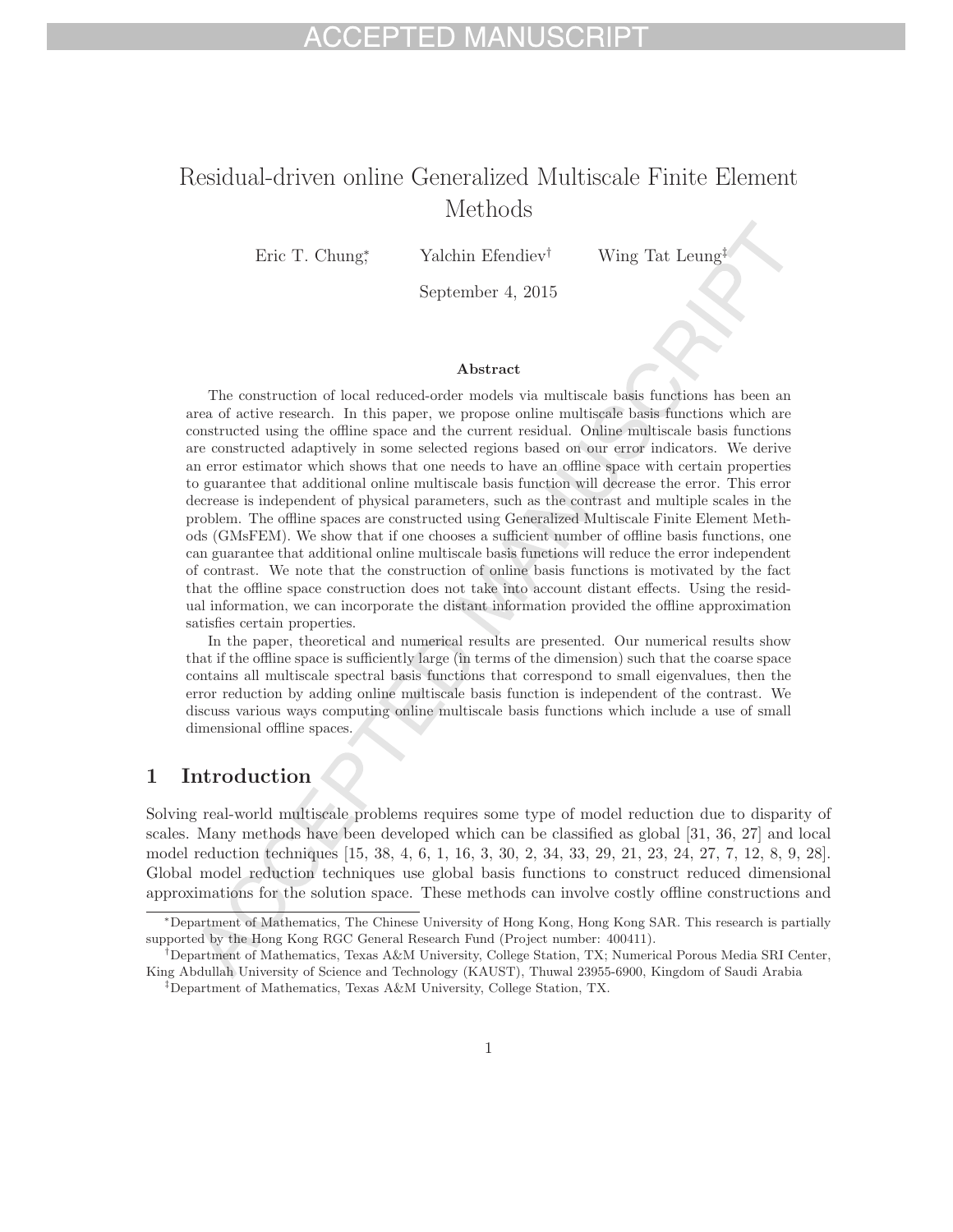## CCEPTED MANUSCRIPT

lack local adaptivity. In this paper, our focus on the development of efficient local multiscale model reduction techniques that involve some local online computations.

Many local multiscale model reduction techniques have been developed previously. These approaches solve the underlying fine-scale problems on a coarse grid. Among these approaches are upscaling techniques  $[15, 38]$  and multiscale methods  $[6, 16, 21, 23, 24, 27, 7, 12, 8, 9]$ . In the latter, multiscale basis functions are locally constructed that capture local information. Many research papers [25, 37, 22] have been dedicated to optimizing limited number of multiscale basis functions to capture the solution accurately. In some recent works [18, 12, 9, 19, 20], the authors develop Generalized Multiscale Finite Element method (GMsFEM). GMsFEM is a flexible general framework that generalizes the Multiscale Finite Element Method (MsFEM) ([32]) by systematically enriching the coarse spaces. The main idea of this enrichment is to add extra basis functions that are needed to reduce the error substantially. This approach, as in many multiscale model reduction techniques, divides the computation into two stages: the offline and the online. In the offline stage, a small dimensional space is constructed that can be used in the online stage to construct multiscale basis functions. These multiscale basis functions can be re-used for any input parameter to solve the problem on a coarse grid. The main idea behind the construction of offline and online spaces is the selection of local spectral problems and the selection of the snapshot space.

In subsequent papers [10, 13], an adaptive GMsFEM is proposed. In these papers, we study an adaptive enrichment procedure and derive an a-posteriori error indicator which gives an estimate of the local error over coarse grid regions. The error indicators based on the  $L^2$ -norm of the local residual and on the weighted  $H^{-1}$ -norm of the local residual, where the weight is related to the coefficient of the elliptic equation are developed. We have shown that the use of weighted  $H^{-1}$ -norm residual gives a more robust error indicator which works well for cases with high contrast media. The error indicators contain the eigenvalue structure associated with GMsFEM. In particular, the smallest eigenvalue whose corresponding eigenvector is not included in the space enters into the error indicators.

Adaptivity is important for local multiscale methods as it identifies regions with large errors. However, after adding some initial basis functions, one needs to take into account some global information as the distant effects can be important. In this paper, we discuss the development of online basis functions that substantially accelerate the convergence of GMsFEM. The online basis functions are constructed based on a residual and motivated by the analysis.

We show, both theoretically and numerically, that one needs to have a sufficient number of initial basis functions in the offline space to guarantee an error decay independent of the contrast. We define such spaces as having online error reduction property (ONERP) and show that the eigenvalue that the corresponding eigenvector is not included in the offline space controls the error decay of the multiscale method. Larger is this eigenvalue, larger is the decrease in the error. Consequently, one needs to guarantee that eigenvectors associated with small (asymptotically small) eigenvalues are included in the initial coarse space. As we have discussed in [17, 26], many multiscale problems with high contrast can have very small eigenvalues and, thus, we need to include the eigenvectors associated with small eigenvalues in the initial coarse space.

Numerical results are presented to demonstrate that one needs to have a sufficient number of initial basis functions in the offline space before constructing online multiscale basis functions. Moreover, we study how different dimensional offline spaces can affect the error decay when online multiscale basis functions are added. We consider several examples where we vary the dimension of the offline space and add multiscale basis functions based on the residual. Our numerical results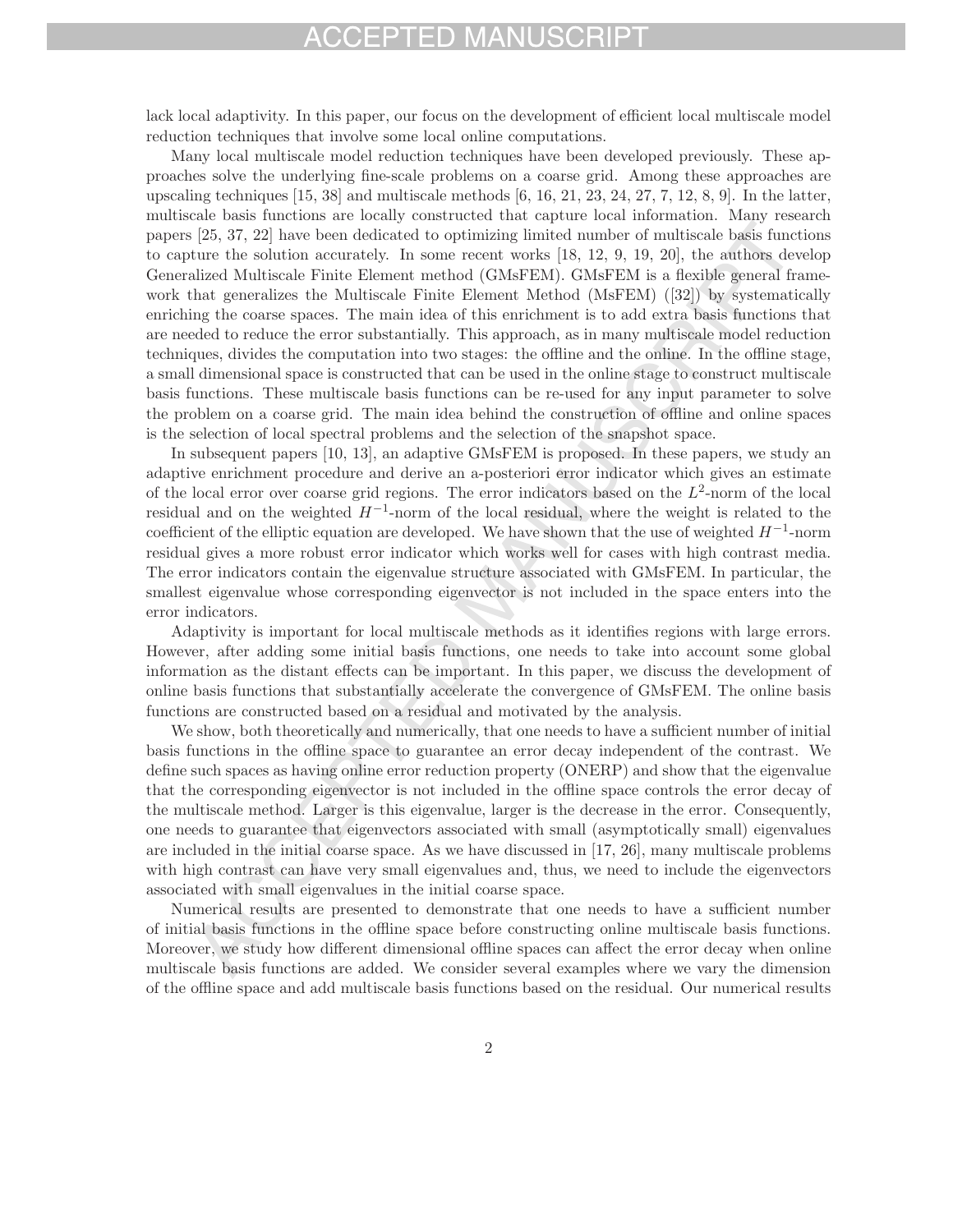## FPTED MANUSCRI

show that without sufficient number of offline basis functions, the error decay is not substantial. We study the proposed online basis construction in conjunction with adaptivity ([10, 13]), where online basis functions are added in some selected regions. Indeed, adaptivity is an important step to obtain an overall efficient local multiscale model reduction as it is essential to reduce the cost of online multiscale basis computations. Our numerical results show that the adaptive addition of online basis functions substantially improves GMsFEM. To reduce the computational cost associated with online multiscale basis computations, we propose computing the online basis functions in a reduced dimensional space consisting of several consequent offline basis functions. Our results show that one can still achieve a substantial error reduction this way. Because the online multiscale basis functions are not sparse in the offline space, approaches based on sparsity is not very helpful in our methods as our numerical results show.

In conclusion, the paper is organized in the following way. In Section 2, we present the underlying problem, the concepts of coarse and fine grids, and GMsFEM. In Section 3, we present some existing results for adaptive GMsFEM. In Section 4, we present our new proposed method for computing online multiscale basis functions. Numerical results are presented in Section 5. In Section 6, conclusions are drawn.

#### **2 GMsFEM for high contrast flow**

#### **2.1 Overview**

In this section, we will present a brief outline of the GMsFEM  $([18, 12, 9, 19, 20])$ . Let D be the computational domain. The high-contrast flow problem considered in this paper is

$$
-\text{div}(\kappa(x)\,\nabla u) = f \quad \text{in} \quad D,\tag{1}
$$

with the homogeneous Dirichlet boundary condition  $u = 0$  on  $\partial D$ , where f is a given source function. The difficulty in the numerical approximation of problem (1) arises from the complexity of the coefficient  $\kappa(x)$ , which can have multiple scales and very high contrast. In particular, discretizing (1) by traditional numerical schemes based on finite element or discontinuous Galerkin methods (e.g. [11, 35]) will result in very large and ill-conditioned linear systems, which require large computational times and memory. It is therefore desirable to develop efficient numerical schemes with a small number of degrees of freedom.

Next, we will introduce some notations. We use  $\mathcal{T}^H$  to denote a usual conforming partition of the computational domain D. The set  $\mathcal{T}^H$  is called the coarse grid and the elements of  $\mathcal{T}^H$  are called coarse elements. Moreover,  $H > 0$  is the coarse mesh size. In this paper, we consider rectangular coarse elements for the ease of discussions and illustrations. The methodology presented can be easily extended to coarse elements with more general geometries. Let N be the number of nodes in the coarse grid  $\mathcal{T}^H$ , and let  $\{x_i | 1 \le i \le N\}$  be the set of nodes in the coarse grid (or coarse nodes for short). For each coarse node  $x_i$ , we define a coarse neighborhood  $\omega_i$  by

$$
\omega_i = \bigcup \{ K_j \in \mathcal{T}^H; \quad x_i \in \overline{K}_j \}. \tag{2}
$$

Notice that  $\omega_i$  is the union of all coarse elements  $K_j \in \mathcal{T}^H$  having the coarse node  $x_i$ . An illustration of the above definitions is shown in Figure 1.

We let  $\mathcal{T}^h$  be a partition of the computational domain D obtained by refining the coarse grid  $\mathcal{T}^H$ . We call  $\mathcal{T}^h$  the fine grid and  $h > 0$  the fine mesh size. We remark that the restrictions of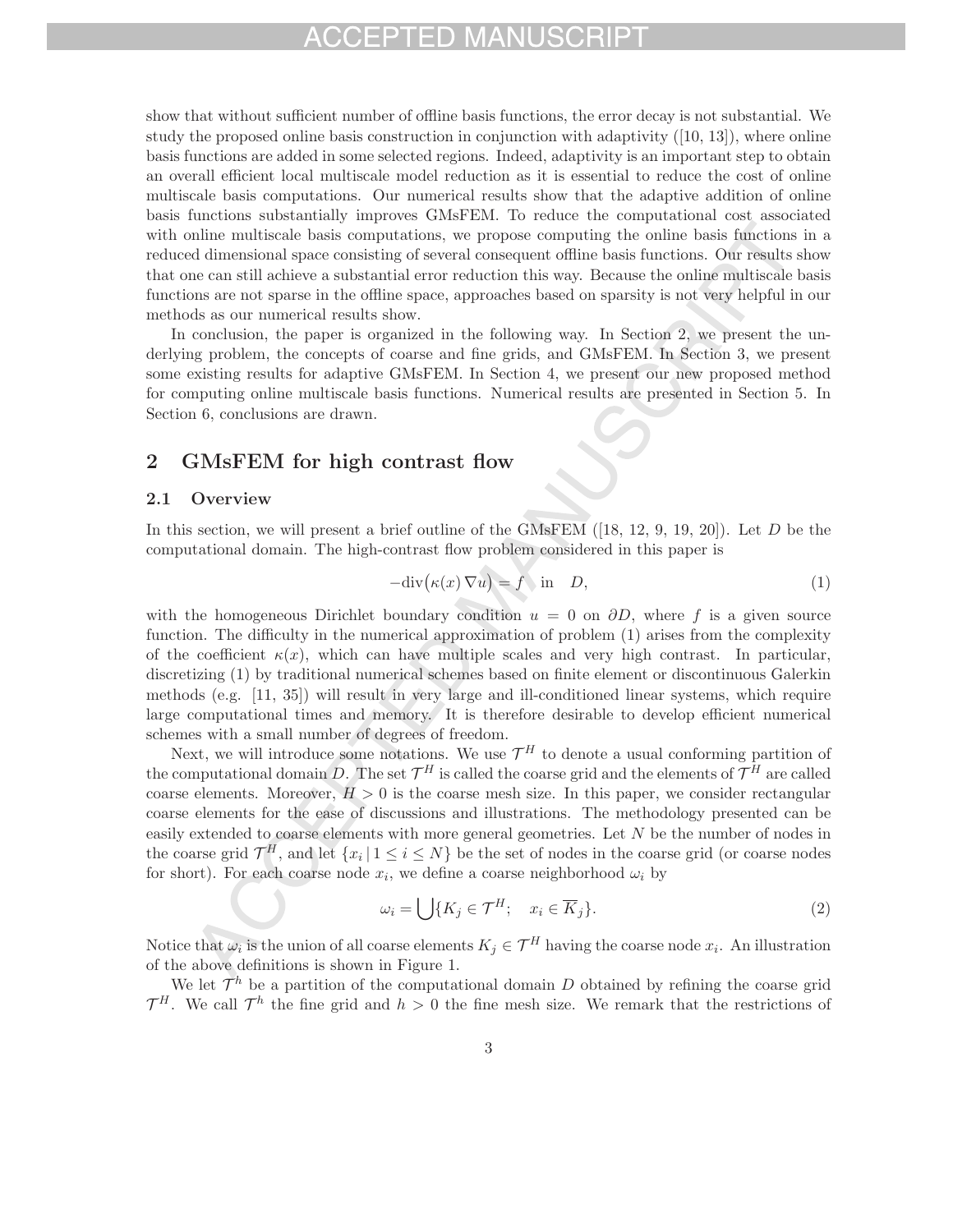

Figure 1: Illustration of a coarse neighborhood and a coarse element.

the fine grid in coarse neighborhoods will be used to discretize some local problems required for the generation of local basis functions. We will discuss this in the next section. Another use of the fine grid is for the computation of a fine-scale solution, which is used as a reference solution for comparison purposes. To fix the notations, we will use the standard conforming piecewise linear finite element method for the computation of the fine-scale solution. Specifically, we let  $V$  be the conforming piecewise linear finite element space with respect to the fine grid  $\mathcal{T}^h$ . We will then obtain the fine-scale solution  $u \in V$  by solving the following variational problem

$$
a(u, v) = (f, v), \quad \text{for all } v \in V,
$$
\n
$$
(3)
$$

where  $a(u, v) = \square$ D  $\kappa(x)\nabla u\cdot\nabla v\,dx$ , and  $(f,v) =$ D  $fvdx$ . Note that we equip the space V with the energy norm  $||v||_V^2 = a(v, v)$ . We assume that the fine mesh size h is small enough so that the fine-scale solution  $u$  is close enough to the exact solution. The purpose of this paper is to find a multiscale solution  $u_{\text{ms}}$  that is a good approximation of the fine-scale solution u. The multiscale solution  $u_{\text{ms}}$  is obtained by the GMsFEM.

Now we present the general idea of GMsFEM ([18, 12, 9, 19, 20]). We will consider the continuous Galerkin (CG) formulation, which has a similar form as the fine-scale problem (3). The basis functions are nodal based and have supports on coarse neighborhoods. Specifically, for each coarse node  $x_i$ , we will construct a set of basis functions  $\{\psi_k^{\omega_i} | k = 1, 2, \dots, l_i\}$  such that each  $\psi_k^{\omega_i}$ is supported on the coarse neighborhood  $\omega_i$ , where  $l_i$  is the number of basis functions with support in  $\omega_i$ . In addition, the basis functions satisfy a partition of unity property, namely, there are coefficients  $\alpha_k^i$  such that  $\sum_{i=1}^N \sum_{k=1}^{l_i} \alpha_k^i \psi_k^{\omega_i} = 1$ . We remark that contrary to standard multiscale finite element method, one can use multiple basis functions for each coarse node and use different numbers of basis functions for different coarse nodes in our GMsFEM. Once the basis functions are constructed, we can define the approximation space  $V_{\text{ms}}$  by the linear span of all basis functions. The GMsFEM solution  $u_{\text{ms}} \in V_{\text{ms}}$  can then be obtained by solving the following

$$
a(u_{\text{ms}}, v) = (f, v), \quad \text{for all } v \in V_{\text{ms}}.\tag{4}
$$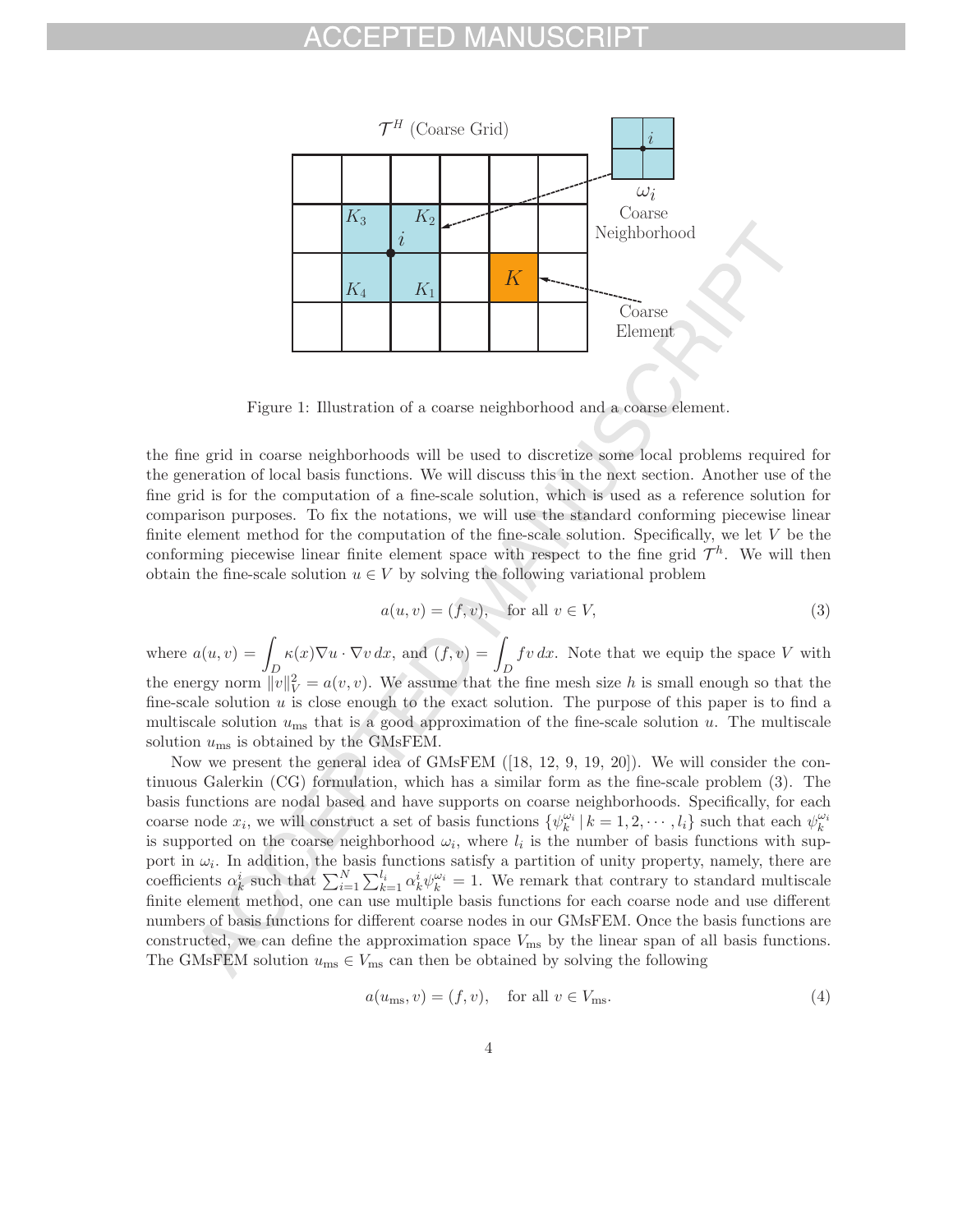## FPTED MAN

We remark that one can also use the discontinuous Galerkin formulation (see e.g., [8, 9, 19]) instead of the CG formulation.

From the above, one sees that the key ingredient of the GMsFEM is the construction of local basis functions. Based on the works [18, 12, 9, 19, 20], we will use the so called offline basis functions, which can be computed in the offline stage. Moreover, we will construct online basis functions that are problem dependent and are computed locally and adaptively based on some local residuals. Our results show that the combination of both offline and online basis functions will give a rapid convergence of the multiscale solution  $u_{\text{ms}}$  to the fine-scale solution  $u$ .

#### **2.2 Construction of offline basis functions**

In this section, we will present the construction of the offline basis functions (see e.g. [18, 12, 9, 19, 20]). Let  $\omega$  be a given coarse neighborhood. Notice that we omit the coarse node index to simplify the notations. The construction begins with a snapshot space  $V_{\text{snap}}^{\omega}$ . The snapshot space  $V_{\text{span}}^{\omega}$  is a set of functions defined on  $\omega$  and contains all or most necessary components of the finescale solution restricted to  $\omega$ . A spectral problem is then solved in the snapshot space to extract the dominant modes in the snapshot space. These dominant modes are the offline basis functions and the resulting reduced space is called the offline space. There are two choices of  $V_{\rm snan}^{\omega}$  that are commonly used. The first choice is the restriction of the conforming space V in  $\omega$ , and the resulting basis functions are called **spectral basis functions**. The second choice is the set of all κ-harmonic extensions, and the resulting basis functions are called **harmonic basis functions**.

Next, we recall the definition of the snapshot space  $V_{\text{snap}}^{\omega}$  based on  $\kappa$ -harmonic extensions. Let  $J_h(\omega_i)$  be the set of all nodes of the fine mesh  $\mathcal{T}^h$  lying on  $\partial \omega_i$ . For each fine-grid node  $x_i \in J_h(\omega_i)$ , we define a discrete delta function  $\delta_j^h(x)$  defined in  $J_h(\omega_i)$  by

$$
\delta_j^h(x_k) = \begin{cases} 1, & k = j \\ 0, & k \neq j \end{cases}, \qquad x_k \in J_h(\omega_i).
$$

The j-th snapshot function  $\psi_j^{\omega, \text{snap}} \in V_{\text{snap}}^{\omega}$  for the coarse neighborhood  $\omega$  is defined as the solution of

$$
-\text{div}(\kappa(x)\nabla\psi_j^{\omega,\text{snap}}) = 0, \text{ in } \omega,
$$
  

$$
\psi_j^{\omega,\text{snap}} = \delta_j^h, \text{ on } \partial\omega.
$$
 (5)

Clearly, the dimension of  $V_{\text{snap}}^{\omega}$  is equal to the number of elements in  $J_h(\omega_i)$ , the set of fine-grid nodes lying on  $\partial \omega$ . We note that one can use randomized snapshots in conjunction with oversampling to reduce the computational cost associated with the snapshot calculations. We refer to [5] for details.

To obtain the offline basis functions, we need to perform a space reduction by a spectral problem. The analysis in [21] motivates the following construction. The spectral problem that is needed for the purpose of space reduction is: find  $(\psi, \lambda) \in V_{\text{snap}}^{\omega} \times \mathbb{R}$  such that

$$
\int_{\omega} \kappa(x) \nabla \psi \cdot \nabla \phi \, dx = \lambda \int_{\omega} \widetilde{\kappa}(x) \psi \phi \, dx, \quad \forall \phi \in V_{\text{snap}}^{\omega}
$$
\n(6)

where the weighted function  $\tilde{\kappa}(x)$  is defined by (see [21])

$$
\widetilde{\kappa} = \kappa \sum_{i=1}^{N} H^2 |\nabla \chi_i|^2,
$$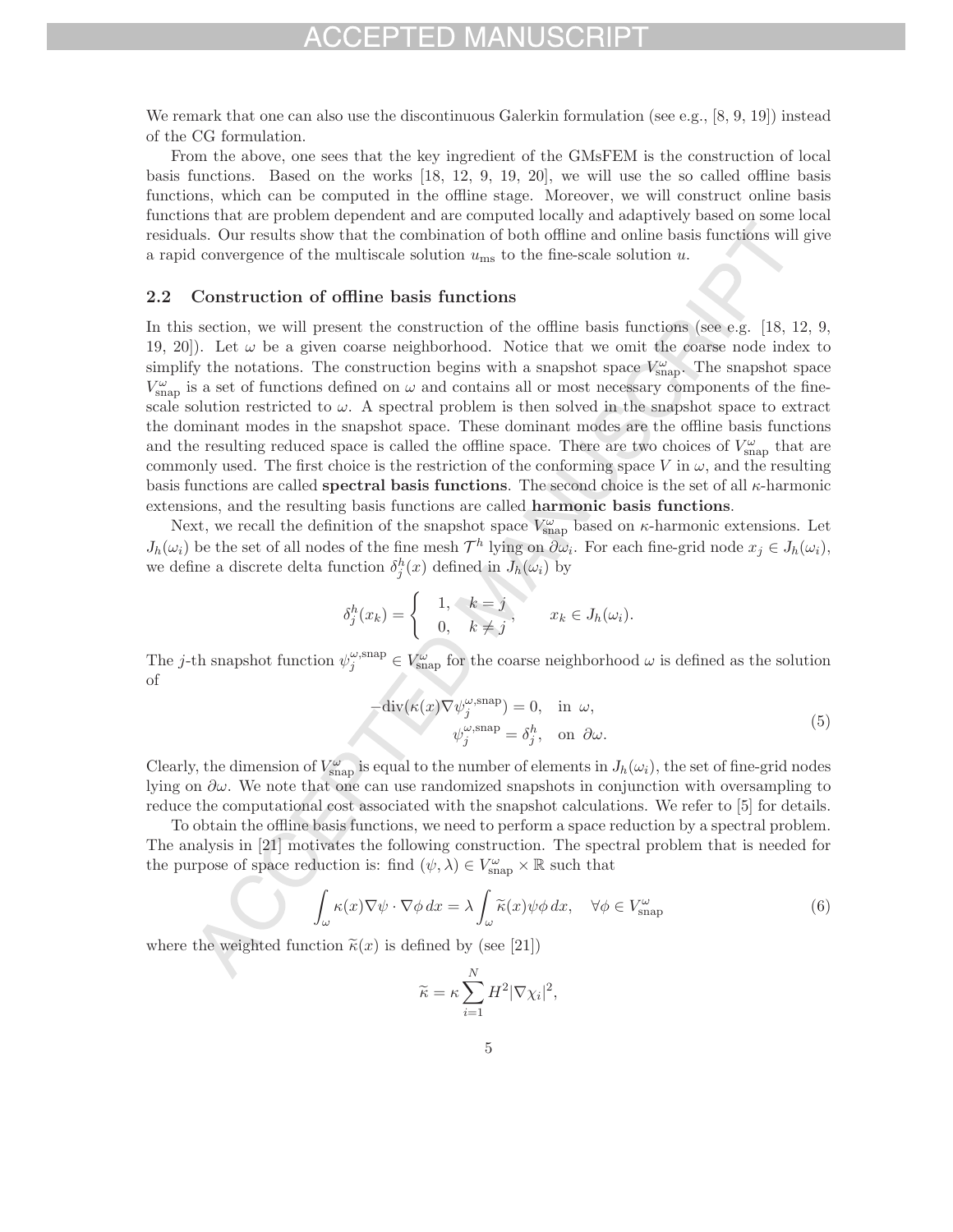## -1) MAI

and  $\chi_i$  is the standard multiscale basis function for the coarse node  $x_i$  (that is, with linear boundary conditions for cell problems). More precisely,

$$
- \operatorname{div} (\kappa(x) \nabla \chi_i) = 0 \quad K \in \omega_i
$$
  
 
$$
\chi_i = g_i \quad \text{on } \partial K,
$$
 (7)

for all  $K \in \omega_i$ , where  $g_i$  is a continuous function on  $\partial K$  and is linear on each edge of  $\partial K$ . We arrange the eigenvalues  $\lambda_k^{\omega}$ ,  $k = 1, 2, \cdots$ , from (6) in ascending order. We then select the first  $l_i$ eigenfunctions from (6), and denote them by  $\Psi_1^{\omega, \text{off}}, \cdots, \Psi_{l_i}^{\omega, \text{off}}$ . Using these eigenfunctions, we can define

$$
\phi_k^{\omega, \text{off}} = \sum_{j=1}^{l_i} (\Psi_k^{\omega, \text{off}})_j \psi_j^{\omega, \text{snap}}, \qquad k = 1, 2, \cdots, l_i,
$$

where  $(\Psi_k^{\omega, \text{off}})_j$  denotes the j-th component of  $\Psi_k^{\omega, \text{off}}$ . Finally, the offline basis functions for the coarse neighborhood  $\omega$  is defined by  $\psi_k^{\omega, \text{off}} = \chi \phi_k^{\omega, \text{off}}$ , where  $\chi$  is the standard multiscale basis function for a generic coarse neighborhood  $\omega$ . We also define the local offline space  $V_{\text{off}}^{\omega}$  as the linear span of all  $\psi_k^{\omega, \text{off}}, k = 1, 2, \cdots, l_i$ .

We remark that one can take  $V_{\text{ms}}$  in (4) as  $V_{\text{off}} := \text{span}\{\psi_k^{\omega_i, \text{off}} | 1 \le i \le N, 1 \le k \le l_i\}.$  The convergence of the resulting method is analyzed in [21].

#### **3 Offline Adaptive GMsFEM**

The use of  $V_{\text{ms}} = V_{\text{off}}$  in (4) is a promising option in a variety of scenarios. However, the number of basis functions  $l_i$  used for the coarse neighborhood  $\omega_i$  has to be pre-defined in [21]. Recently, an adaptive enrichment algorithm is proposed and analyzed in [10], allowing  $l_i$  to be chosen adaptively. The algorithm allows one to use more basis functions in regions with more complexity without using a priori information. To be more specific, we consider a coarse neighborhood  $\omega_i$  and assume that  $l_i$ basis functions are currently used. One can then compute a residual based on the current solution. If the residual is large according to a certain criteria, we will add one (or more) basis function(s) by using the next eigenfunction(s)  $\Psi_{l_i+1}^{\omega_i, \text{off}}, \Psi_{l_i+2}^{\omega_i, \text{off}}, \cdots$ . This iterative process is stopped when some error tolerance is reached. Furthermore, the convergence of this algorithm is proved in [10], with a convergence rate independent of contrasts in  $\kappa(x)$ . We remark that we call this algorithm the offline adaptive GMsFEM since only offline basis functions are used. In the next section, we will discuss the construction and the use of online basis functions.

Now, we will briefly state the offline adaptive GMsFEM. Let  $u_{\text{ms}} \in V_{\text{off}}$  be the solution obtained in (4). Consider a given coarse neighborhood  $\omega_i$ . We define a space  $V_i = H_0^1(\omega_i) \cap V$  which is equipped with the norm  $||v||_{V_i}^2 = \int_{\omega_i} \kappa(x) |\nabla v|^2 dx$ . We also define the following linear functional on  $V_i$  by

$$
R_i(v) = \int_{\omega_i} f v - \int_{\omega_i} a \nabla u_{\text{ms}} \cdot \nabla v.
$$
 (8)

This is called the  $H^{-1}$ -residual on  $\omega_i$ , The functional norm of  $R_i$ , denoted by  $||R_i||_{V_i^*}$ , gives a measure of the size of the residual. The first important result in [10] states that these residuals give a computable indicator of the error  $u - u_{\text{ms}}$  in the energy norm. In particular, we have

$$
||u - u_{\text{ms}}||_V^2 \le C_{\text{err}} \sum_{i=1}^N ||R_i||_{V_i^*}^2 (\lambda_{l_i+1}^{\omega_i})^{-1},
$$
\n(9)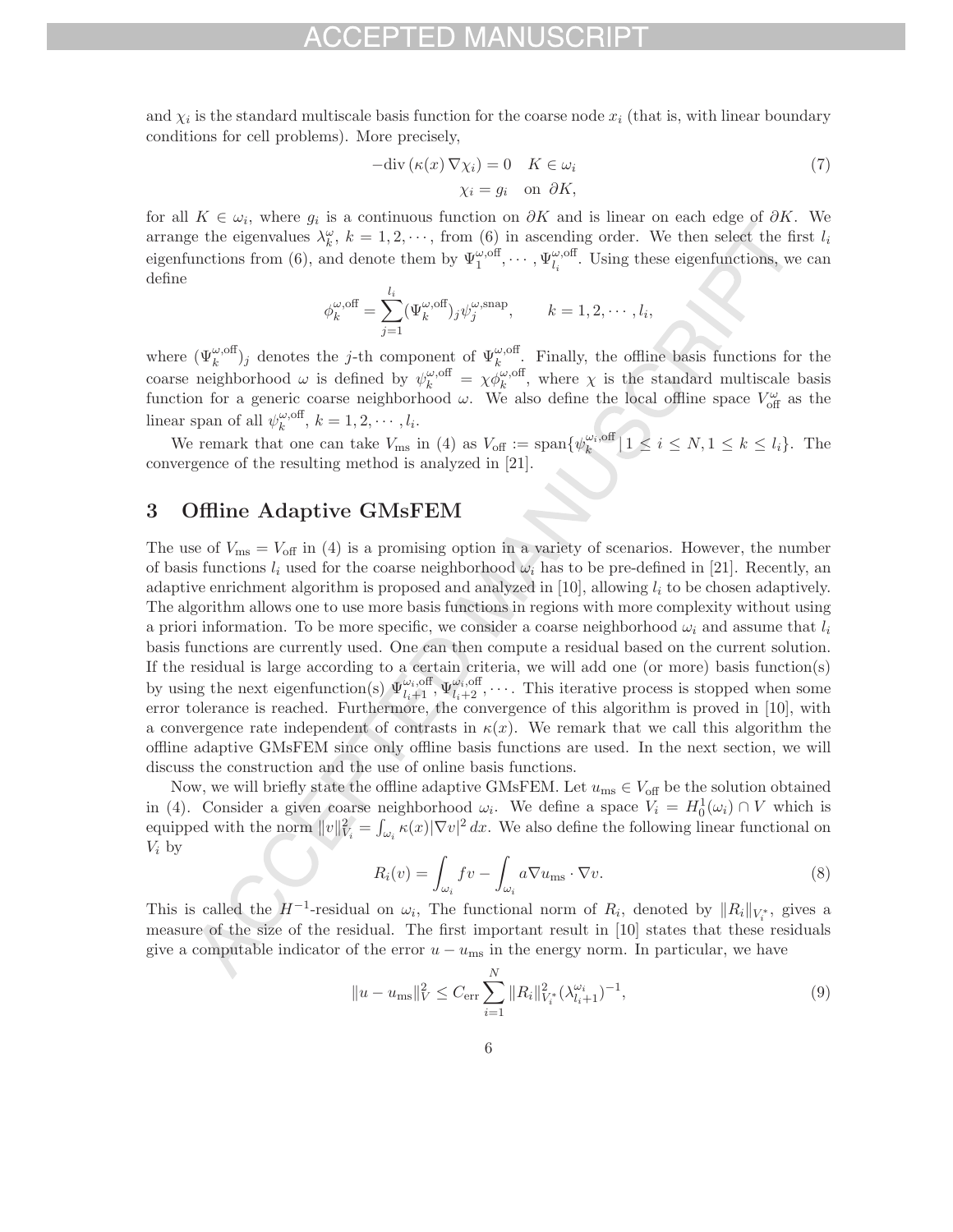## ED MANI I

where  $C_{\text{err}}$  is a uniform constant, and  $\lambda_{l_i+1}^{\omega_i}$  denotes the  $(l_i + 1)$ -th eigenvalue for the problem (6) in the coarse neighborhood  $\omega_i$ , and corresponds to the first eigenvector that is not included in the construction of  $V_{\text{off}}^{\omega}$ .

The adaptive enrichment algorithm [10] is stated as follows. We use the index  $m \geq 1$  to represent the enrichment level. At the enrichment level m, we use  $V_{\text{off}}^{m}$  to denote the corresponding GMsFEM space and  $u_{\text{ms}}^m$  the corresponding solution obtained in (4), with  $V_{\text{ms}} = V_{\text{off}}^m$ . Furthermore, we use  $l_i^m$  to denote the number of basis functions used in the coarse neighborhood  $\omega_i$ . We will present the strategy for getting the space  $V_{\text{off}}^{m+1}$  from  $V_{\text{off}}^m$ . Let  $0 < \theta < 1$  be a given number independent of m. First of all, we compute the local residuals for every coarse neighborhood  $\omega_i$ :

$$
\eta_i^2 = ||R_i||_{V_i^*}^2 (\lambda_{l_i^m+1}^{\omega_i})^{-1}, \qquad i = 1, 2, \cdots, N,
$$

where  $R_i(v)$  is defined using  $u_{\text{ms}}^m$ , namely,

$$
R_i(v) = \int_{\omega_i} f v - \int_{\omega_i} a \nabla u_{\text{ms}}^m \cdot \nabla v, \quad \forall v \in V_i.
$$

Next, we will add basis functions for the coarse neighborhoods with large residuals. To do so, we re-enumerate the coarse neighborhoods so that the above local residuals  $\eta_i^2$  are arranged in decreasing order  $\eta_1^2 \geq \eta_2^2 \geq \cdots \geq \eta_N^2$ . We then select the smallest integer k such that

$$
\theta \sum_{i=1}^{N} \eta_i^2 \le \sum_{i=1}^{k} \eta_i^2.
$$
\n(10)

For those coarse neighborhoods  $\omega_1, \dots, \omega_k$  (in the new enumeration) chosen in the above procedure, we will add basis functions by using the next eigenfunctions  $\Psi_{l_i+1}^{\omega_i, \text{off}}, \Psi_{l_i+2}^{\omega_i, \text{off}}, \cdots$ . The resulting space is called  $V_{\text{off}}^{m+1}$ . We remark that the choice of k defined in (10) is called the Dorlfer's bulk marking strategy [14]. For more details about this enrichment algorithm, see [10].

Both numerical and theoretical results in [10] show that the enrichment algorithm gives a rapid convergence when the eigenvalues in (6) have a fast growth. While there is a large class of problems having fast eigenvalue growth, there are still cases for which the eigenfunctions corresponding to large eigenvalues have little contribution to the fine-scale solution. One reason is that the local basis functions do not contain any global information, and thus they cannot be used to efficiently capture these global behaviors. We will therefore present in the next section that some online basis functions are necessary to obtain a coarse representation of the fine-scale solution and give a rapid convergence of the corresponding adaptive enrichment algorithm.

#### **4 Residual based online adaptive GMsFEM**

As we mentioned in the previous sections, some online basis functions are necessary to obtain a coarse representation of the fine-scale solution and give a rapid convergence of the corresponding adaptive enrichment algorithm. In this section, we will give the precise meaning of online basis functions and the corresponding adaptive enrichment algorithm. We will first derive a framework for the constructions of online multiscale basis functions. Based on our derivations, we will argue that one also needs offline basis functions to satisfy some properties in order to guarantee that adding online basis functions will decrease the error.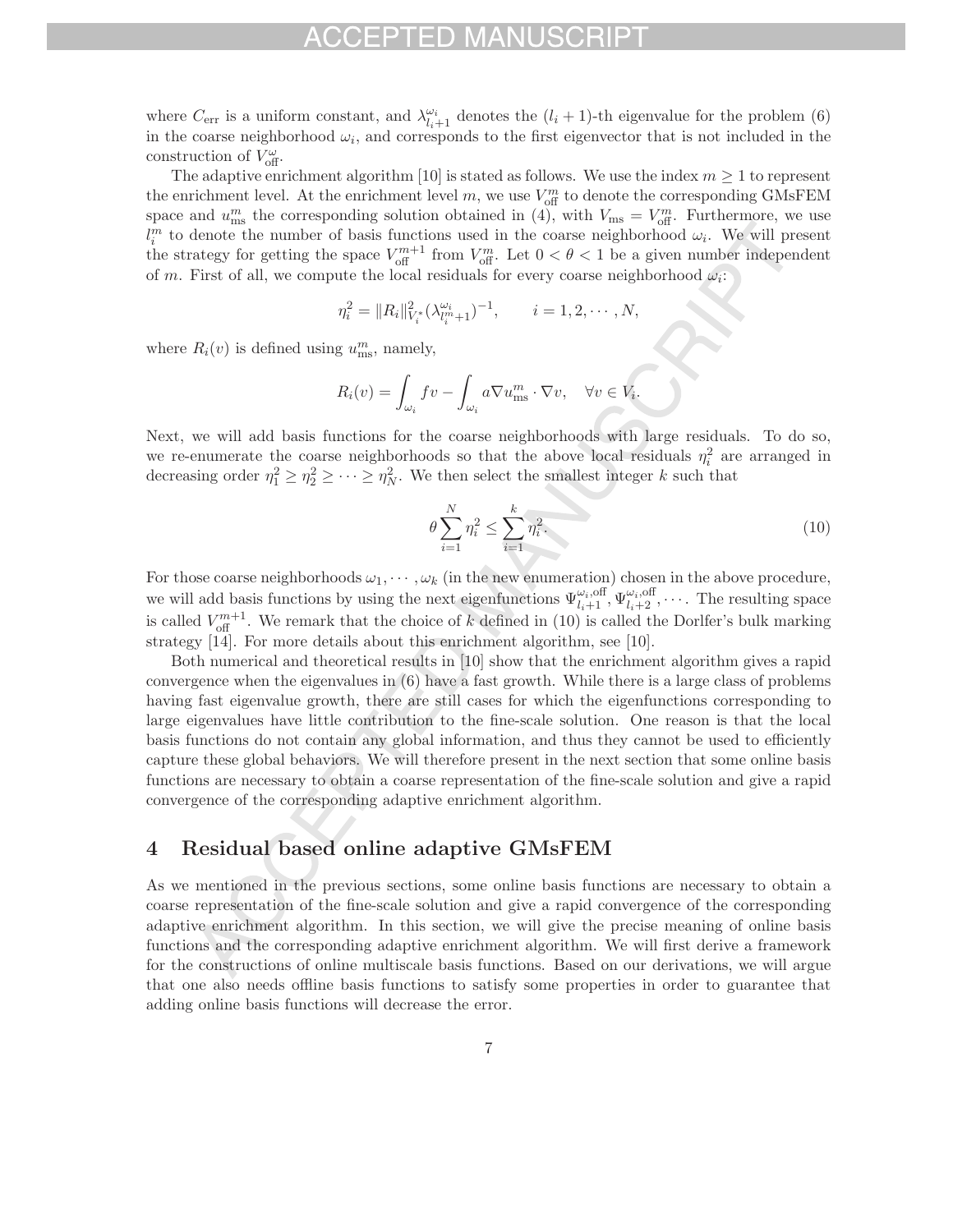### FD MANU

We will use similar notations as in the previous section. We use the index  $m \geq 1$  to represent the enrichment level. At the enrichment level  $m$ , we use  $V_{\text{ms}}^m$  to denote the corresponding GMsFEM space and  $u_m^m$  the corresponding solution obtained in (4). The sequence of functions  $\{u_m^m\}_{m\geq 1}$  will converge to the fine-scale solution. We emphasize that the space  $V_{\text{ms}}^m$  can contain both offline and online basis functions. We will construct a strategy for getting the space  $V_{\text{ms}}^{m+1}$  from  $V_{\text{ms}}^m$ .

Next we present a framework for the construction of online basis functions. By online basis functions, we mean basis functions that are computed during the iterative process, contrary to offline basis functions that are computed before the iterative process. The online basis functions are computed based on some local residuals for the current multiscale solution, that is, the function  $u_{\text{ms}}^m$ . Thus, we see that some offline basis functions are necessary for the computations of online basis functions. We will also see how many of these offline basis functions are needed in order to obtain a rapidly converging sequence of solutions.

Consider a given coarse neighbourhood  $\omega_i$ . Suppose that we need to add a basis function  $\phi \in V_i$ on the *i*-th coarse neighbourhood  $\omega_i$ . Let  $V_{\text{ms}}^{m+1} = V_{\text{ms}}^m + \text{span}\{\phi\}$  be the new approximation space, and  $u^{m+1}_{\text{ms}} \in V^{m+1}_{\text{ms}}$  be the corresponding GMsFEM solution. It is easy to see from (4) that  $u^{m+1}_{\text{ms}}$ satisfies

$$
||u - u^{m+1}_{\text{ms}}||_V^2 = \inf_{v \in V^{m+1}_{\text{ms}}} ||u - v||_V^2.
$$

Taking  $v = u_{\text{ms}}^m + \alpha \phi$ , where  $\alpha$  is a scalar to be determined, we have

$$
||u - u_{\text{ms}}^{m+1}||_V^2 \le ||u - u_{\text{ms}}^m - \alpha\phi||_V^2 = ||u - u_{\text{ms}}^m||_V^2 - 2\alpha a(u - u_{\text{ms}}^m, \phi) + \alpha^2 a(\phi, \phi).
$$

The last two terms in the above inequality measure the amount of reduction in error when the new basis function  $\phi$  is added to the space  $V_{\text{ms}}^m$ . To determine  $\phi$ , we first assume that the basis function  $\phi$  is normalized so that  $a(\phi, \phi) = 1$ . In order to maximize the reduction in error, we will find  $\alpha$  in order to maximize the quantity  $2\alpha a(u - u_{\text{ms}}^m, \phi) - \alpha^2$ . Clearly, one needs to take  $\alpha = a(u - u_{\text{ms}}^m, \phi)$ . Using this choice of  $\alpha$ , we have

$$
||u - u_{\text{ms}}^{m+1}||_V^2 \le ||u - u_{\text{ms}}^m||_V^2 - |a(u - u_{\text{ms}}^m, \phi)|^2.
$$

Since  $\phi \in V_i \subset V$ , by using (3), we have

$$
||u - u_{\text{ms}}^{m+1}||_V^2 \le ||u - u_{\text{ms}}^m||_V^2 - |(f, \phi) - a(u_{\text{ms}}^m, \phi)|^2.
$$

We will then find  $\phi \in V_i$  to maximize the local residual  $|(f, \phi) - a(u_{\text{ms}}^m, \phi)|^2$ . Clearly, the maximum of the quantity  $|(f, \phi) - a(u_{\text{ms}}^m, \phi)|$  equals to the functional norm of the residual  $R_i$ . Moreover, the required  $\phi \in V_i$  is the solution of

$$
a(\phi, v) = (f, v) - a(u_{\text{ms}}^m, v), \quad \forall v \in V_i
$$
\n
$$
(11)
$$

and  $\|\phi\|_{V_i} = \|R_i\|_{V_i^*}$ . Hence, the new online basis function  $\phi \in V_i$  can be obtained by solving (11). In addition, the residual norm  $||R_i||_{V_i^*}$  provides a measure on the amount of reduction in energy error. We remark that we call this algorithm the online adaptive GMsFEM since only online basis functions are used.

Now, we study the convergence of the above online adaptive procedure. To simplify notations, we write  $r_i = ||R_i||_{V_i^*}$ . From the above constructions, we have

$$
||u - u_{\text{ms}}^{m+1}||_V^2 \le ||u - u_{\text{ms}}^m||_V^2 - r_i^2. \tag{12}
$$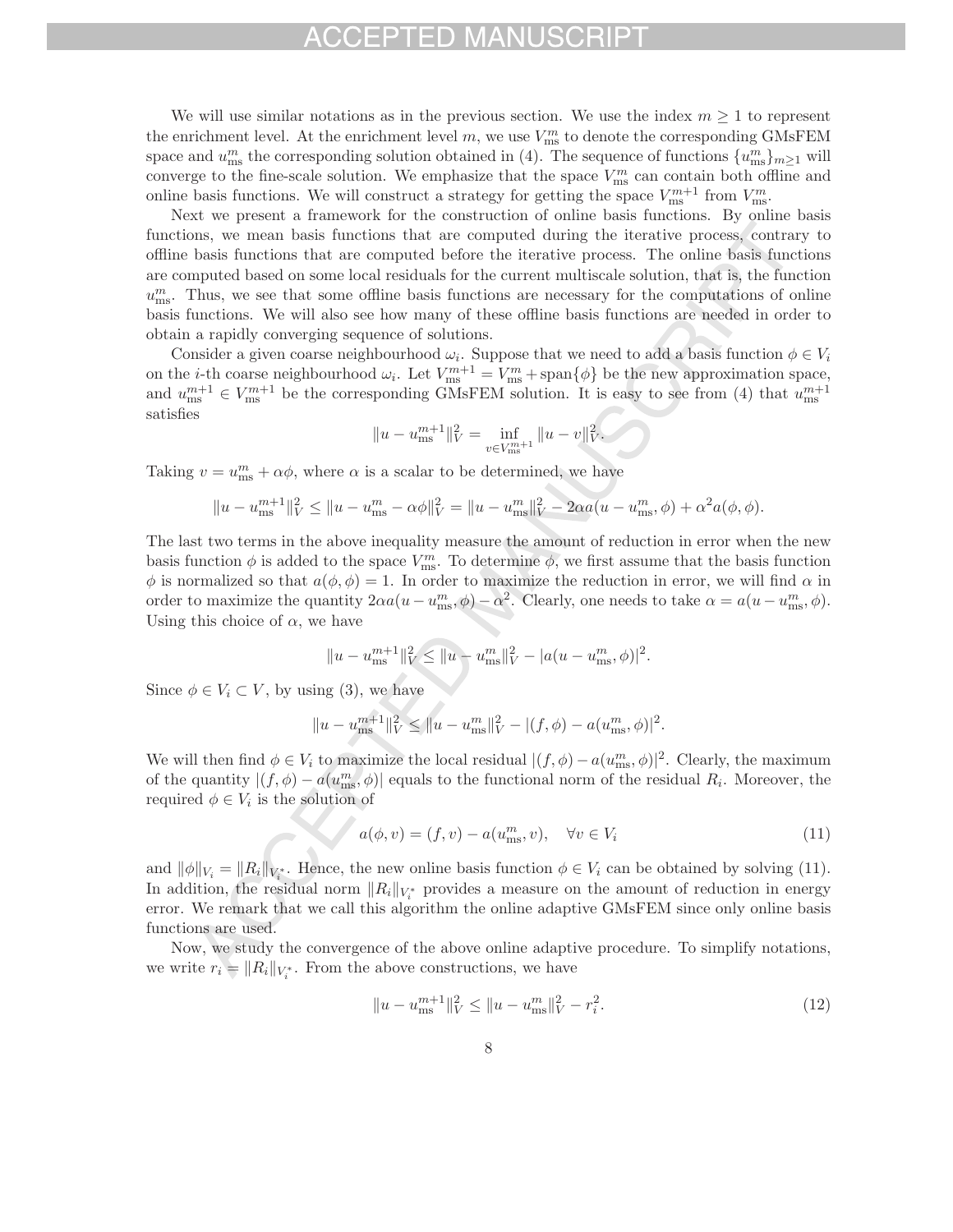#### FD. **MAN**

We assume that each of the spaces  $V_{\text{ms}}^m$ ,  $m \geq 1$ , contains  $n_j$  offline basis functions for the coarse neighborhood  $\omega_j$ . Then, similar to (9), we have

$$
||u - u_{\text{ms}}^{m}||_{V}^{2} \le C_{\text{err}} \sum_{j=1}^{N} r_{j}^{2} (\lambda_{n_{j}+1}^{\omega_{j}})^{-1}.
$$
\n(13)

Combining (12) and (13), we obtain

$$
||u-u^{m+1}_{\text{ms}}||_V^2 \leq \Big(1-\frac{\lambda_{n_i+1}^{\omega_i}}{C_{\text{err}}}\frac{r_i^2(\lambda_{n_i+1}^{\omega_i})^{-1}}{\sum_{j=1}^N r_j^2(\lambda_{n_j+1}^{\omega_j})^{-1}}\Big)||u-u^m_{\text{ms}}||_V^2.
$$

The above inequality gives the convergence of the online adaptive GMsFEM with a precise convergence rate for the case when one online basis function is added per iteration. To enhance the convergence and efficiency of the online adaptive GMsFEM, we consider enrichment on nonoverlapping coarse neighborhoods. Let  $I \subset \{1, 2, \cdots, N\}$  be the index set of some non-overlapping coarse neighborhoods. For each  $i \in I$ , we can obtain a basis function  $\phi_i \in V_i$  using (11). We define  $V_{\text{ms}}^{m+1} = V_{\text{ms}}^m + \text{span}\{\phi_i, i \in I\}$ . Following the same argument as above and using the fact that the coarse neighborhoods  $\omega_i$ ,  $i \in I$ , are non-overlapping, we obtain

$$
||u - u^{m+1}_{\text{ms}}||_V^2 \le ||u - u^m_{\text{ms}}||_V^2 - \sum_{i \in I} r_i^2.
$$
 (14)

Consequently, we have

$$
||u - u_{\text{ms}}^{m+1}||_V^2 \le \left(1 - \frac{\Lambda_{\text{min}}^{(I)}}{C_{\text{err}}} \frac{\sum_{i \in I} r_i^2 (\lambda_{n_i+1}^{\omega_i})^{-1}}{\sum_{j=1}^N r_j^2 (\lambda_{n_j+1}^{\omega_j})^{-1}}\right) ||u - u_{\text{ms}}^m||_V^2
$$
\n(15)

where

$$
\Lambda_{\min}^{(I)} = \min_{i \in I} \lambda_{n_i+1}^{\omega_i}.
$$
\n(16)

Inequality (15) shows that we are able to obtain a better convergence of our online adaptive GMs-FEM by adding more online basis functions per iteration. The convergence rate depends on the factors  $C_{\text{err}}$  and  $\Lambda_{\text{min}}^{(I)}$ . We will therefore need to take enough offline basis functions so that  $\Lambda_{\text{min}}^{(I)}$  is large enough and

$$
\frac{\Lambda_{\min}^{(I)}}{C_{\text{err}}}\frac{\sum_{i\in I} r_i^2(\lambda_{n_i+1}^{\omega_i})^{-1}}{\sum_{j=1}^N r_j^2(\lambda_{n_j+1}^{\omega_j})^{-1}}\geq \theta_0
$$

for some  $0 < \theta_0 < 1$  which is independent of the contrast in  $\kappa(x)$ . Hence, we obtain the following convergence for the online adaptive GMsFEM:

$$
||u - u^{m+1}_{\text{ms}}||_V^2 \le (1 - \theta_0) ||u - u^m_{\text{ms}}||_V^2.
$$

We note that  $\Lambda_{\min}^{(I)}$  can be very small when there are channels in the domain. This is extensively discussed in [17]. For this reason, we introduce a definition.

**Definition 4.1.** We say  $V_{\text{off}}$  satisfies Online Error Reduction Property (ONERP) if

$$
\frac{\Lambda_{\min}^{(I)}}{C_{err}} \frac{\sum_{i \in I} r_i^2 (\lambda_{n_i+1}^{\omega_i})^{-1}}{\sum_{i=1}^N r_i^2 (\lambda_{n_i+1}^{\omega_i})^{-1}} \geq \theta_0,
$$

for some  $\theta_0 > \delta > 0$ , where  $\delta$  is independent of physical parameters such as contrast.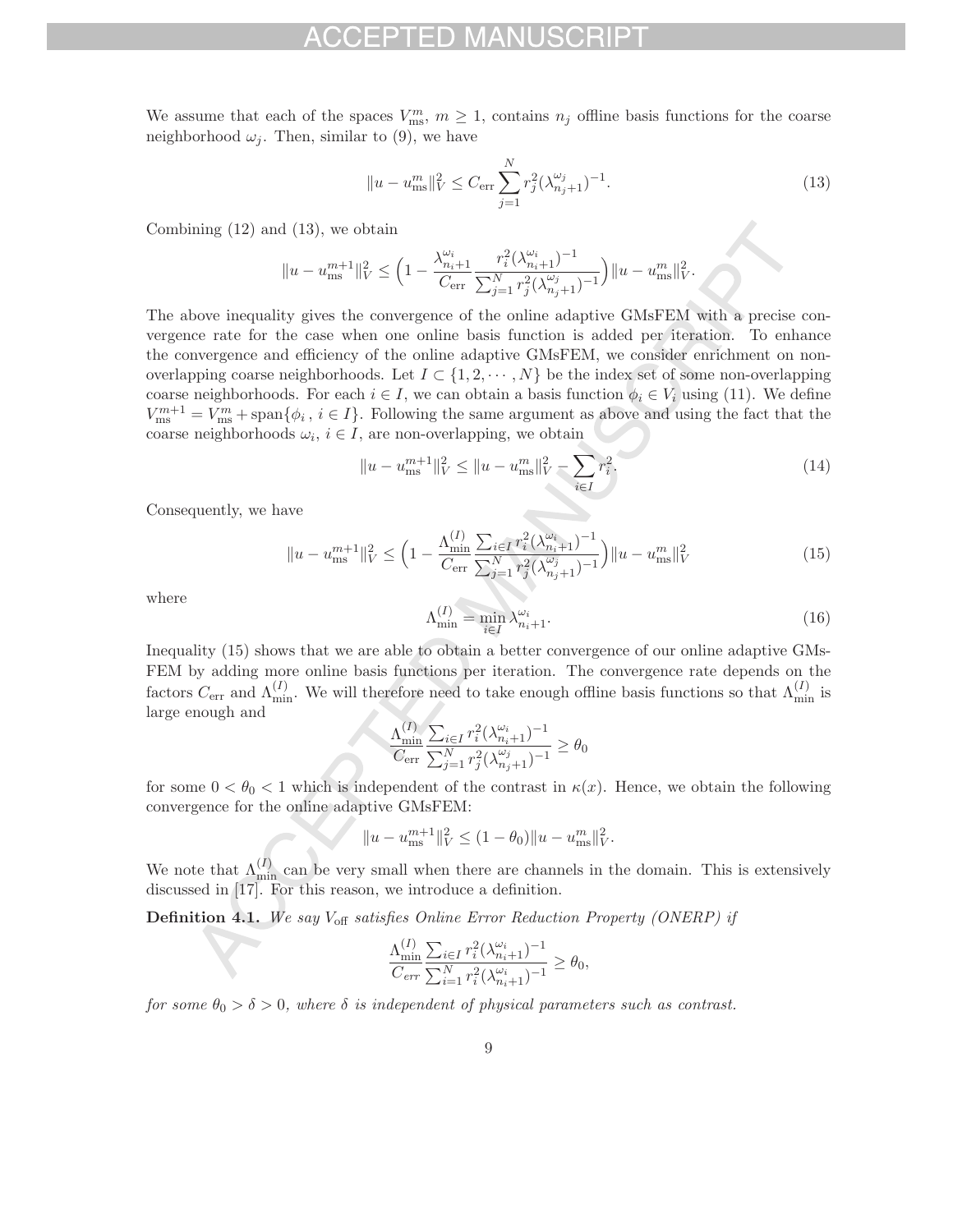We remark that if  $V_{\text{off}}$  is ONERP, then the error will decrease independent of physical parameters such as the contrast and scales. We will show in our numerical results that if we do not choose  $V_{\text{off}}$  with ONERP, the online basis functions will not decrease the error. One of easiest way to determine  $V_{\text{off}}$  being ONERP is to guarantee that  $\Lambda_{\text{min}}^{(I)}$  is sufficiently large. In general, one can use the sizes of  $\Lambda_{\min}^{(I)}$  and  $\sum_{i\in I} r_i^2(\lambda_{n_i+1}^{\omega_i})^{-1}$  to determine the switching between offline and online.

We remark that one can derive apriori error estimate for  $||u - u_{\text{ms}}^{m+1}||_V^2$ . To do so, we can use an error estimate for the GMsFEM that uses initial multiscale basis functions ([10, 20, 21]) and obtain estimate for  $||u - u_{\text{ms}}^0||_V^2$ , where  $u_{\text{ms}}^0$  denotes the multiscale solution that uses the initial basis functions. This convergence rate depends on the use of oversampling and is proportional to  $1/\Lambda_*$ , where  $\Lambda_*$  is the largest eigenvalue that the corresponding eigenvector is not used in constructing the initial multiscale space.

#### **5 Numerical result**

In this section, we will present numerical examples to demonstrate the performance of the proposed method. The online adaptive GMsFEM is implemented as follows. We will first choose a fixed number of offline basis functions for every coarse neighborhood, and denote the resulting offline space as  $V_{\text{off}}$ . We set  $V_{\text{ms}}^1 = V_{\text{off}}$ . In addition, the basis functions in  $V_{\text{ms}}^1$  are called *initial basis*. We will enumerate the coarse neighborhoods by a two-index notation. More precisely, the coarse neighborhoods are denoted by  $\omega_{i,j}$ , where  $i = 1, 2, \cdots, N_x$  and  $j = 1, 2, \cdots, N_y$  and  $N_x$  and  $N_y$ are the number of coarse nodes in the x and y directions respectively. We let  $I_{x,odd}$  and  $I_{x,even}$ be the set of odd and even indices from  $\{1, 2, \cdots, N_x\}$ . We use similar definitions for  $I_{y, \text{odd}}$  and  $I_{y,\text{even}}$ . Each iteration of our online adaptive GMsFEM contains 4 sub-iterations. In particular, these 4 sub-iterations are defined by adding online basis functions in the non-overlapping coarse neighborhoods  $\omega_{i,j}$  with  $(i, j) \in I_{x, \text{odd}} \times I_{y, \text{odd}}$ ,  $(i, j) \in I_{x, \text{odd}} \times I_{y, \text{even}}$ ,  $(i, j) \in I_{x, \text{even}} \times I_{y, \text{odd}}$  and  $(i,j) \in I_{x,\text{even}} \times I_{y,\text{even}}$  respectively.

The domain D is taken as the unit square  $[0, 1]^2$  and is divided into  $16 \times 16$  coarse blocks consisting of uniform squares. Each coarse block is then divided into  $16 \times 16$  fine blocks consisting of uniform squares. That is, the whole domain is partitioned by  $256 \times 256$  fine grid blocks. The medium parameter  $\kappa$  and the source function f are shown in Figure 2. We will use the following



Figure 2: Left: Permeability field  $\kappa$ . Right: Source function f.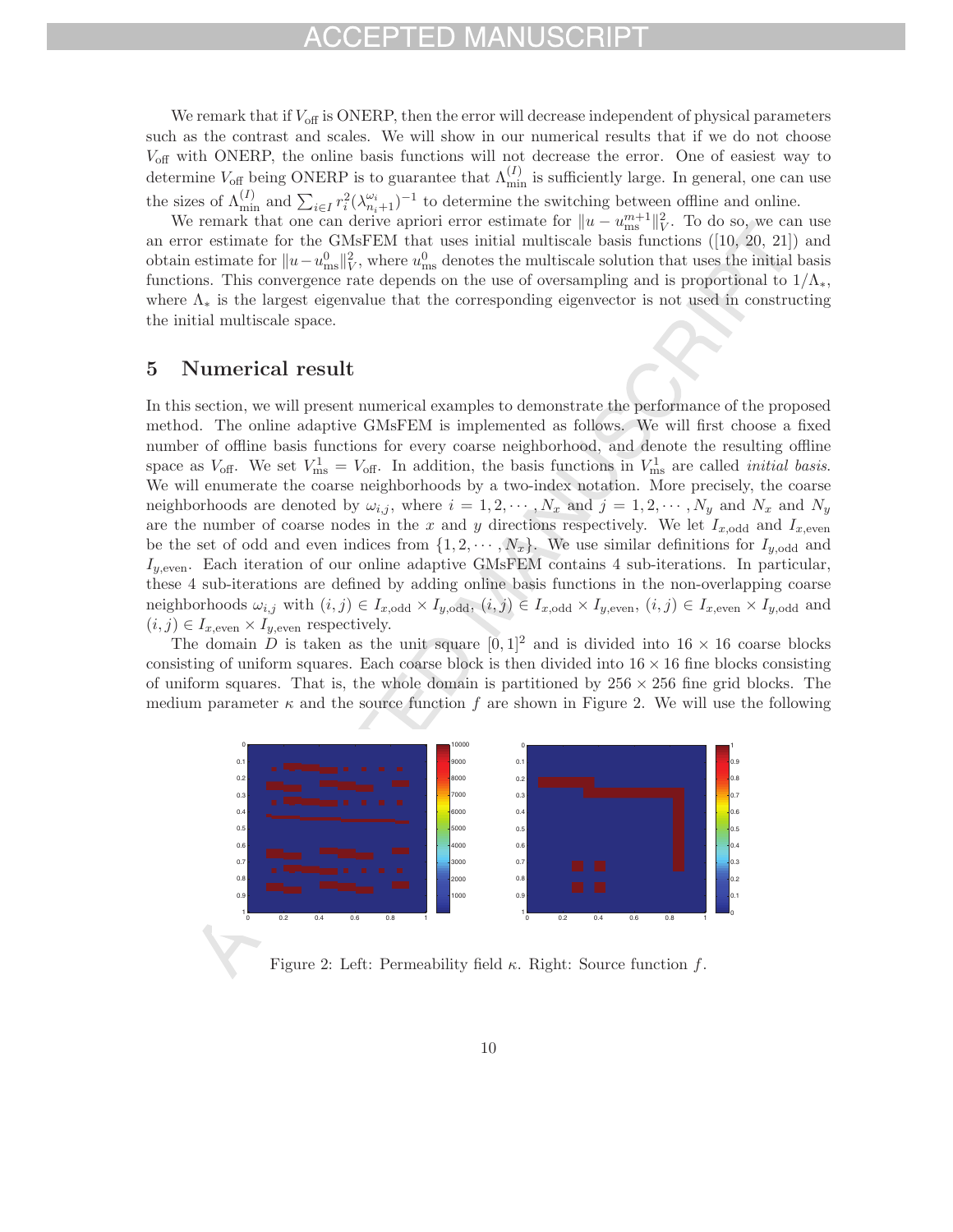## CEPTED MAN

error quantities to compare the accuracy of our algorithm

$$
e_2 = \frac{\|u - u_{\text{ms}}\|_{L^2(D)}}{\|u\|_{L^2(D)}}, \quad e_a = \frac{\|u - u_{\text{ms}}\|_V}{\|u\|_V},
$$

which are the relative error measured in the  $L^2$  norm defined as  $||v||_{L^2(D)}^2 = \int_D v^2 dx$  and the relative error measured in the energy norm defined by  $||v||_V^2 = a(v, v)$ .

#### **5.1 Comparison of using different number of initial basis**

In Table 1, we present the convergence history of our algorithm for using one initial basis per coarse neighborhood. Notice that we have shown the number of basis functions used for each coarse neighborhood and the total degrees of freedom (DOF), which are the numbers in parentheses. We use the multiscale basis functions as the initial partition of unity (see (7)). We consider two different contrasts. On the right table, we increase the contrast by 100 times. More precisely, the conductivity of inclusions and channels in Figure 2 (left figure) is multiplied by 100. In this case, first few eigenvalues that are in the regions with channels become 100 times smaller  $(17)$ . This decrease in the eigenvalues will make the error decay slower. This can be observed by comparing the left and the right tables of Table 1, where we can see that the errors in case of the higher contrast decrease much slower. This is also observed when we use 2 initial basis functions (see Table 2). When using two initial basis functions, there are contrast-dependent small eigenvalues (these eigenvalues decrease as we increase the contrast), and thus, by increasing the contrast, the decay becomes slower. This can be observed in Table 2. However, if we choose 3 initial basis functions, then  $\Lambda_{\text{min}}$  is independent of the contrast and, thus, for larger contrasts, we observe a similar error behavior. We observed a similar convergence when using 4 initial basis functions, see Figure 3, where we plot the relative errors in energy norm (two graphs on the top) and the logarithm of relative errors in energy norm (two graphs in the bottom) against the dimensions of  $V_{\text{ms}}$  for various choices of the initial basis and for two types of contrasts, 1e4 (left) and 1e6 (right). From this figure, we also see clearly the exponential convergence of the method with respect to the dimension of  $V_{\text{ms}}$ .

From Figure 3, we can observe the following facts. First, we observe if we choose the number of initial basis functions to be 2 (which satisfies ONERP), it will give the smallest error for a fixed coarse space dimension. Indeed, if we start with the smallest number of initial basis functions (that satisfy ONERP), then at every iteration of the online stage, the error will reduce more compared to the offline-stage basis addition (i.e., adding th e basis functions computed in the offline stage). On the other hand, if we would like to reduce the online cost associated with computing basis functions, then it is more advantageous to choose more offline basis functions. Indeed, by choosing a larger number of initial offline basis functions will give us a better result, as we observe from Figure 3. For example, if we compare the errors for one online basis addition, we will find that the case with 4 initial offline basis functions gives smallest error. This is because the initial error for the four offline basis functions is smallest among those shown in Figure 3. In general, one needs to be careful as more offline basis functions will increase the dimension of the online system and, consequently, the cost of solving the coarse-grid system.

Next, we will present an example with a different medium parameter  $\kappa$  shown in Figure 4 to show the importance of ONERP. The source function  $f$  is taken as the constant 1. The domain  $D$ is divided into  $8 \times 8$  coarse blocks consisting of uniform squares. Each coarse block is then divided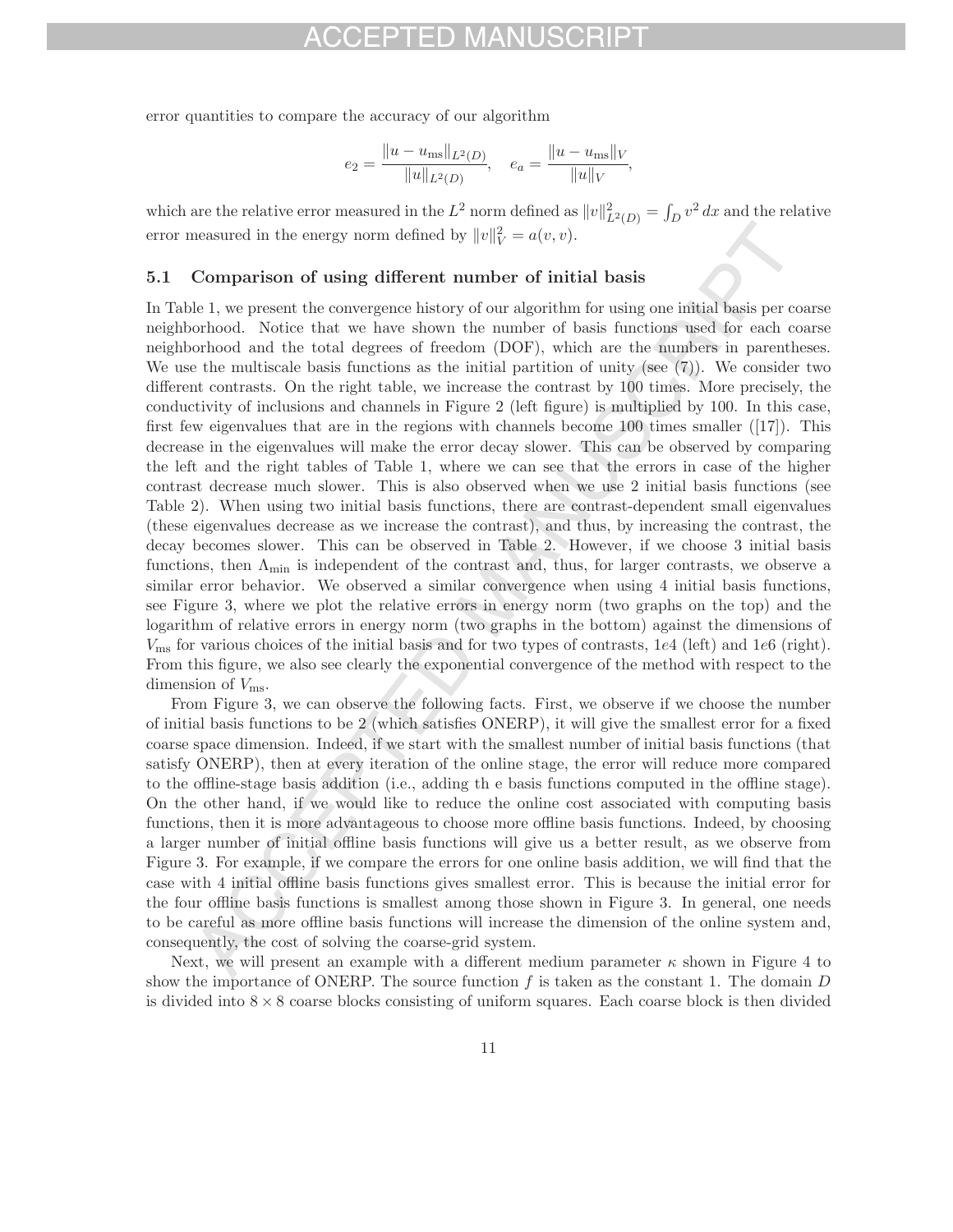# $-1$ )

| number of basis (DOF) | $e_a$       | $e_2$        | number of basis (DOF) | $e_a$  | $e_2$    |
|-----------------------|-------------|--------------|-----------------------|--------|----------|
| 1(225)                | 60.71%      | 33.87%       | 1(225)                | 60.90% | 34.15%   |
| 2(450)                | 33.10%      | 13.38%       | 2(450)                | 35.90% | 15.87%   |
| 3(675)                | 14.38%      | 3.25%        | 3(675)                | 35.00% | 15.29%   |
| 4(900)                | 4.28%       | 1.02%        | 4(900)                | 25.77% | 8.77%    |
| 5(1125)               | 1.33%       | $0.24\%$     | 5(1125)               | 14.17% | 4.39%    |
| 6(1350)               | $0.065\%$   | $0.0028\%$   | 6(1350)               | 7.79%  | 2.78%    |
| 7(1575)               | $0.00083\%$ | $2.96e-05%$  | 7(1575)               | 6.83%  | $2.06\%$ |
| 8(1800)               | $1.59e-05%$ | 4.87e-07%    | 8(1800)               | 4.15%  | 1.20%    |
| 9(2025)               | 2.35e-07%   | $2.10e-08\%$ | 9(2025)               | 2.60%  | $0.64\%$ |

Table 1: Convergence history for the permeability field in Figure 2 and for the case with one initial basis. Left: Lower contrast(1e4). Right: Higher contrast(1e6).

| num of basis $(DOF)$ | $e_a$        | $e_2$            | num of basis (DOF) | $e_a$       | $e_2$        |
|----------------------|--------------|------------------|--------------------|-------------|--------------|
| 2(450)               | $26.60\%$    | 6.92%            | 2(450)             | 27.17%      | 7.53%        |
| 3(675)               | 1.46\%       | $0.060\%$        | 3(675)             | 4.99%       | 0.79%        |
| 4(900)               | $0.017\%$    | $0.000079\%$     | 4(900)             | $0.20\%$    | 0.0073%      |
| 5(1125)              | $0.000021\%$ | $1.06$ e- $05\%$ | 5(1125)            | 0.0017%     | 8.16e-05     |
| 6(1350)              | $3.56e-06%$  | $1.65e-07\%$     | 6(1350)            | $2.71e-05%$ | $1.09e-06\%$ |

Table 2: Convergence history for the permeability field in Figure 2 and for the case with two initial basis. Left: Lower contrast(1e4). Right: Higher contrast(1e6).

| num of basis (DOF) | $e_a$            | $e_2$        | num of basis (DOF) | $e_a$         | $e_2$        |
|--------------------|------------------|--------------|--------------------|---------------|--------------|
| 3(675)             | 16.95%           | $2.53\%$     | 3(675)             | 16.96%        | 2.54%        |
| 4(900)             | $0.54\%$         | $0.023\%$    | 4(900)             | $0.54\%$      | $0.023\%$    |
| 5(1125)            | $0.011\%$        | $0.00040\%$  | 5(1125)            | $0.011\%$     | $0.00041\%$  |
| 6(1350)            | $9.07$ e- $05\%$ | $3.79e-06\%$ | 6(1350)            | $9.07 - 05\%$ | 3.79e-06\%   |
| 7(1575)            | 1.38e-06%        | $6.05e-08\%$ | 7(1575)            | $1.58e-06\%$  | $5.49e-07\%$ |

Table 3: Convergence history for the permeability field in Figure 2 and for the case with three initial basis. Left: Lower contrast(1e4). Right: Higher contrast(1e6).

into  $32 \times 32$  fine blocks also consisting of uniform squares. The convergence history for the use of one initial basis and the corresponding total number of degrees of freedom (DOF) are shown in Table 4. In this case,  $\Lambda_{\text{min}} = 0.0033$ , which is considered to be very small, and we observe very slow convergence of the online adaptive procedure. In Table 5, we present the convergence history for the use of two to five initial basis, where we only show the results for the last 4 iterations. We see that the values of  $\Lambda_{\rm min}$  increase as we increase the number of initial basis. We also observe that the convergence rate increase when we raise the number of initial basis from 2 to 4. For the use of 5 initial basis, we again see rapid convergence and a faster convergence compared when using 4 initial basis functions. In particular, we observe (based on 3 iterations following the initial one) that the error decays at 130-fold when 5 initial basis functions are selected, while the error decay is about 90-fold when 4 initial basis functions are selected. A comparison of error decay for the use of 1 to 5 initial basis functions is shown in Figure 5. We have also tested harmonic basis functions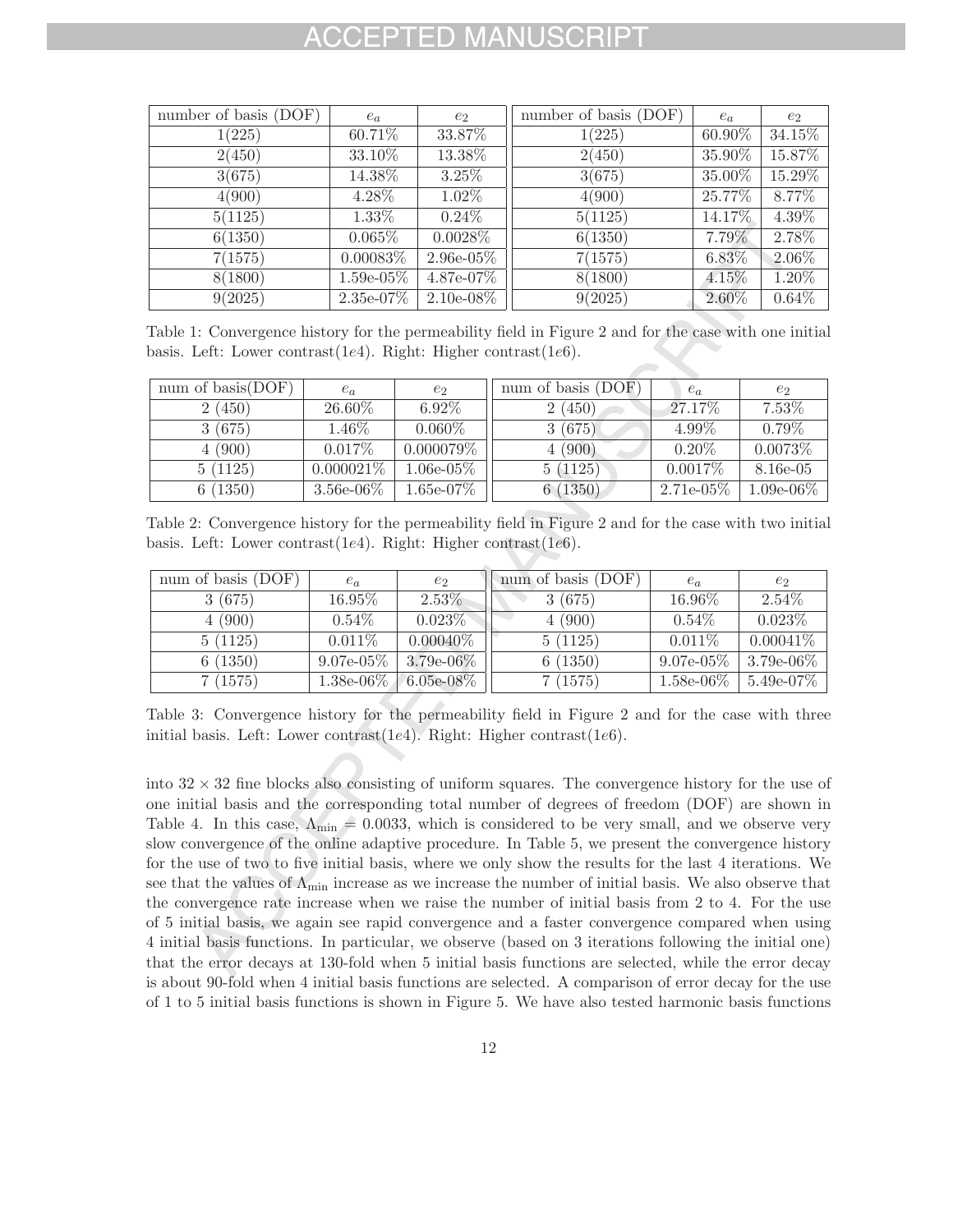#### $\mathcal{S}$ CRII  $=$   $\Box$ MAN



Figure 3: Convergence comparison for the permeability field in Figure 2 and for different choices of the number of initial basis. Left: The contrast is 1e4. Right: The contrast is 1e6.

and the results are similar, i.e., the convergence rate is very slow unless sufficient number of offline basis functions is selected.



Figure 4: Permeability field  $\kappa$ .

In conclusion, we observe

- If  $V_{\text{ms}}$  does not satisfy ONERP, then the error decay is slower as the contrast becomes larger.
- $\bullet$  If  $V_{\text{ms}}$  does not satisfy ONERP, in some cases, we have observed the error does not decrease as we add online basis functions (see Table 4, 5).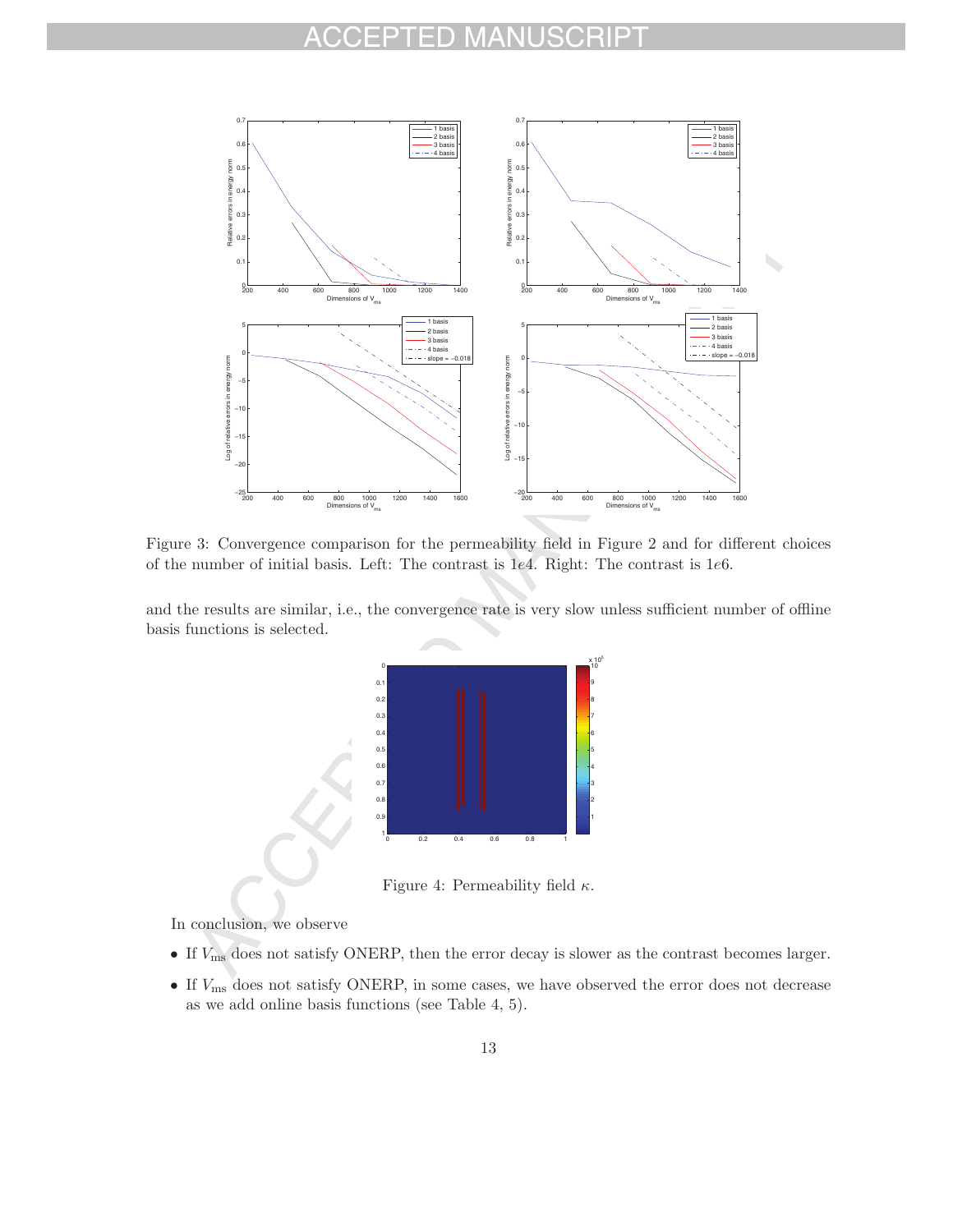## D

| <b>DOF</b> | $e_a$    | e <sub>2</sub> |
|------------|----------|----------------|
| 81         | 17.24\%  | 4.35%          |
| 162        | 2.80%    | $1.02\%$       |
| 243        | $2.65\%$ | $0.88\%$       |
| 323        | 2.64%    | 0.87%          |
| 401        | 1.09%    | 0.081%         |
| 478        | 0.74%    | $0.094\%$      |
| 555        | 0.73%    | $0.090\%$      |
| 632        | 0.48%    | 0.039%         |
| 709        | 0.37%    | $0.026\%$      |

Table 4: Convergence history for the permeability field in Figure 4 and for the case with one initial basis. (The value of  $\Lambda_{\text{min}} = 0.0033$ ).

| DOF | $e_a$        | e <sub>2</sub>   |            |              |                |
|-----|--------------|------------------|------------|--------------|----------------|
| 162 | 13.29%       | 2.90%            | <b>DOF</b> | $e_a$        | e <sub>2</sub> |
| 243 | $2.00\%$     | $0.32\%$         | 243        | 10.26%       | $1.51\%$       |
| 324 | 1.79%        | $0.23\%$         | 324        | 1.78%        | $0.23\%$       |
| 405 | 1.60%        | 0.17%            | 405        | $1.75\%$     | $0.23\%$       |
| 486 | $0.33\%$     | $0.025\%$        | 486        | $0.25\%$     | 0.0088%        |
| 567 | $0.30\%$     | $0.022\%$        | 567        | $0.0016\%$   | $0.000089\%$   |
| 648 | 0.012%       | $0.00057\%$      | 638        | $8.34e-06\%$ | $2.50e-06\%$   |
| 725 | 0.00012%     | $4.99e-06\%$     | 644        | $3.69e-06\%$ | $2.49e-06\%$   |
| 765 | $3.62e-06\%$ | $2.45$ e-06 $\%$ |            |              |                |
| DOF | $e_a$        | e <sub>2</sub>   |            |              |                |
| 324 | 7.95%        | $1.06\%$         | <b>DOF</b> | $e_a$        | $e_2$          |
| 405 | $0.074\%$    | $0.0035\%$       | 405        | 7.24%        | $0.92\%$       |
|     |              |                  | 486        | $0.0684\%$   | 0.0028%        |
| 486 | $0.0010\%$   | $3.24e-05%$      | 567        | $0.00049\%$  | $1.51e-05%$    |
| 563 | $1.10e-05%$  | $2.55e-06%$      |            | $3.80e-06\%$ | $2.49e-06\%$   |
| 568 | $3.71e-06\%$ | $2.52e-06%$      | 635        |              |                |

Table 5: Convergence history for the permeability field in Figure 4. Top-left: Two initial basis  $(\Lambda_{\text{min}} = 0.026)$ . Top-right: Three initial basis  $(\Lambda_{\text{min}} = 0.18)$ , Bottom-left: Four initial basis  $(\Lambda_{\text{min}} = 199.12)$ . Bottom-right: Five initial basis  $(\Lambda_{\text{min}} = 319.32)$ .

• If  $V_{\text{ms}}$  satisfies ONERP, then we observe a fast convergence, which is independent of contrast.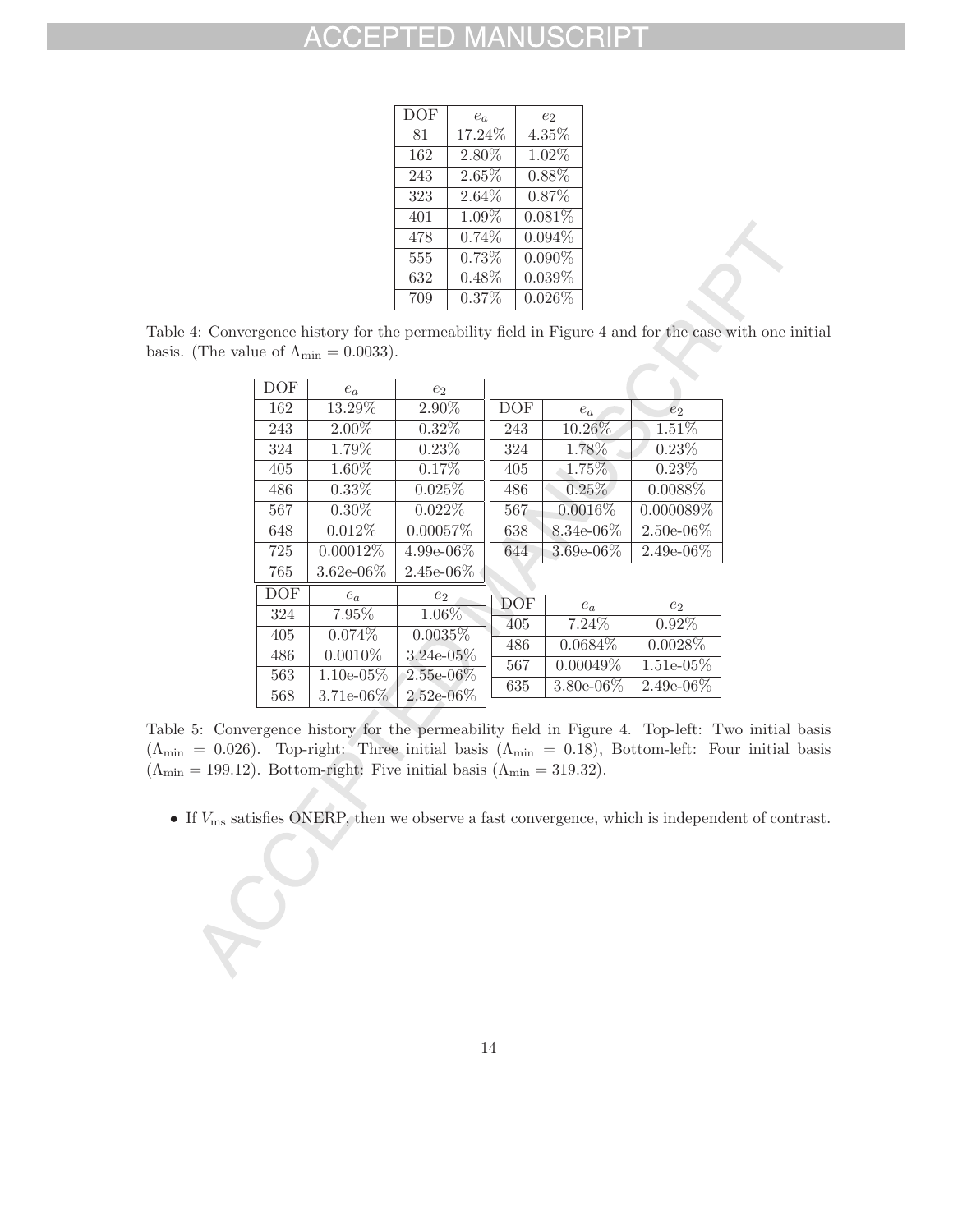#### **ILISCRIPT** ACCEPTED MAI



Figure 5: Convergence comparison for the permeability field in Figure 4 and for different numbers of initial basis functions.

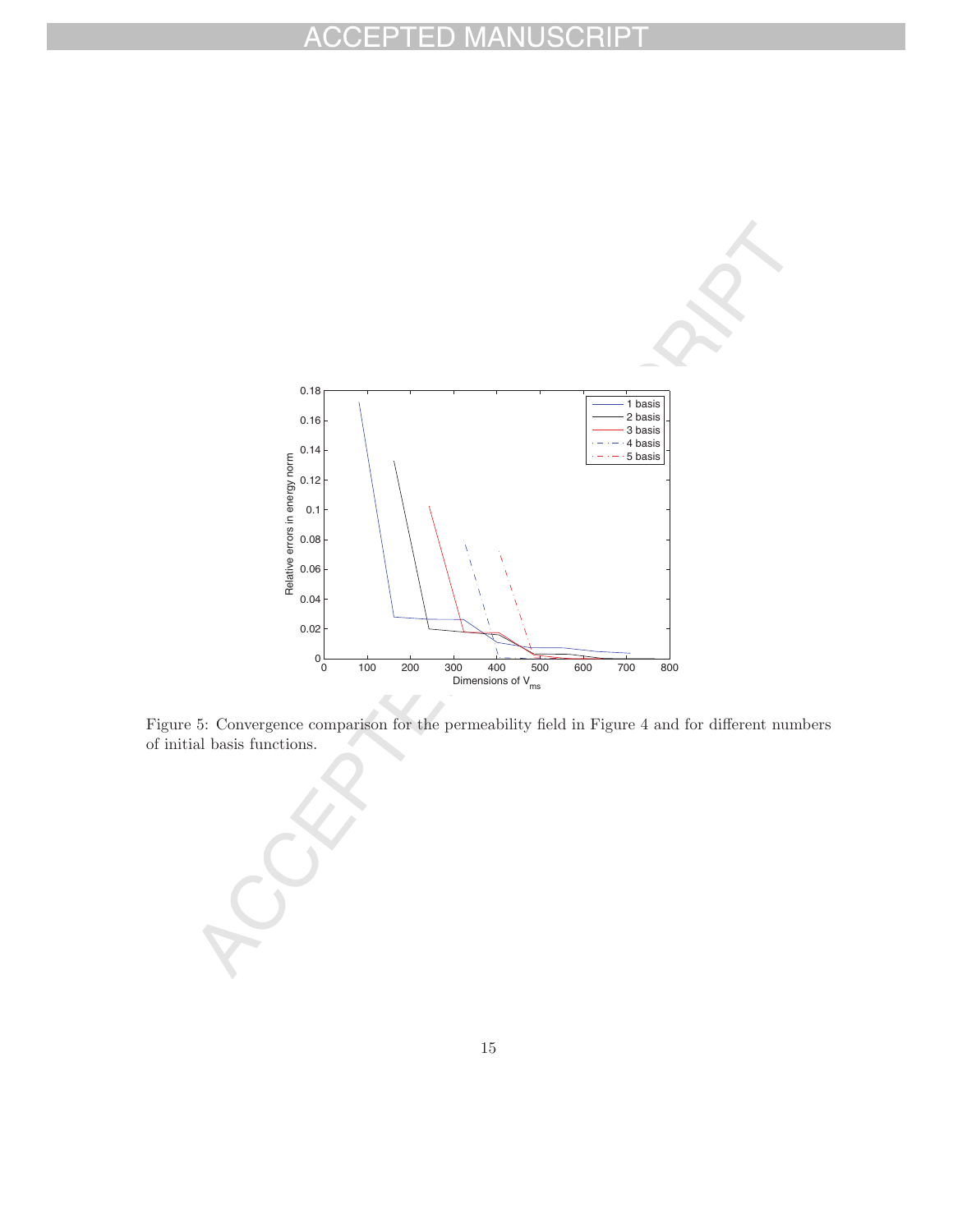## $\blacksquare$

#### **5.2 Adaptive online enrichment**

In this section, the online enrichment is performed only for regions with the residual that is larger than a certain threshold. In the first case, the online enrichment is performed for the coarse regions with a residual error bigger than a certain threshold which will be taken  $10^{-3}$ ,  $10^{-4}$ , and  $10^{-5}$ . In the second case, the online enrichment is performed for coarse regions that have cumulative residual that is  $\theta$  fraction of the total residual. One of our objectives is to show that one can drive the error down to a number below a threshold, adaptively.

In our numerical results, we will consider three tolerances (tol)  $10^{-3}$ ,  $10^{-4}$  and  $10^{-5}$ . We will enrich coarse regions, if the  $H^{-1}$ -norm of the residual is bigger than the tolerance. In Table 6, we show the errors when using 1 initial basis function for tolerances  $10^{-3}$ ,  $10^{-4}$  and  $10^{-5}$ . We first observe a very slow reduction in errors similar to the results presented in the previous section. Another observation is that the energy error of the multiscale solution is in the same order of the tolerance, and the error cannot be further reduced if we perform more iterations. This allows us to compute a multiscale solution with a prescribed error level by choosing a suitable tolerance in the adaptive algorithm. In Table 7 and Table 8, we show the errors for the last three iterations when using 2 and 3 initial basis functions respectively for tolerances  $10^{-3}$ ,  $10^{-4}$  and  $10^{-5}$ . We observe that the convergences are much faster. In addition, the energy errors are again have the same magnitude as the tolerances. From these results, we obtain the following conclusions.

- Using smaller tolerances, we can reduce the final error below desired threshold errors.
- We have observed that the number of initial basis functions are important to achieve better results. For example, we observe a slow decay of the error when 1 initial basis function is selected. Moreover, if the contrast is higher, the decay becomes slower.

| <b>DOF</b> | $e_a$    | $e_2$     | DOF  | $e_a$     | $e_2$      | <b>DOF</b> | $e_a$   | $e_2$       |
|------------|----------|-----------|------|-----------|------------|------------|---------|-------------|
| 225        | 60.71%   | 33.87%    | 225  | 60.71%    | 33.87%     | 225        | 60.701% | 33.87%      |
| 447        | 33.10%   | 13.39%    | 449  | 33.10%    | 13.38%     | 450        | 33.10%  | 13.38%      |
| 652        | 14.43%   | 3.28%     | 674  | 14.38%    | $3.25\%$   | 675        | 14.38%  | 3.25%       |
| 776        | 4.37%    | 1.06%     | 883  | 4.28%     | 1.02%      | 899        | 4.28%   | 1.02%       |
| 824        | 1.83%    | 0.37%     | 1031 | 1.33%     | $0.24\%$   | 1114       | 1.33%   | $0.24\%$    |
| 847        | 1.10%    | $0.25\%$  | 1125 | $0.082\%$ | $0.0036\%$ | 1275       | 0.065%  | $0.0028\%$  |
| 863        | $0.50\%$ | $0.029\%$ | 1136 | $0.052\%$ | $0.0023\%$ | 1338       | 0.0048% | $0.00017\%$ |

Table 6: Convergence history with a fixed tolerance (tol) and one initial basis for the permeability field in Figure 2. Left:  $tol = 10^{-3}$ . Middle:  $tol = 10^{-4}$ . Right:  $tol = 10^{-5}$ .

| DOF | $e_a$  | $e_2$     | DOF | $e_a$     | $e_2$     | DOF | $e_a$     | $e_2$       |
|-----|--------|-----------|-----|-----------|-----------|-----|-----------|-------------|
| 450 | 26.60% | 6.92%     | 450 | 26.60%    | 6.92%     | 675 | $1.46\%$  | $0.060\%$   |
| 649 | 49%    | $0.063\%$ | 674 | $.46\%$   | $0.059\%$ | 885 | $0.017\%$ | $0.00079\%$ |
| 666 | 0.53%  | $0.028\%$ | 802 | $0.048\%$ | 0.0022%   | 925 | 0.0043%   | $0.00019\%$ |

Table 7: Convergence history with a fixed tolerance  $(tol)$  and two initial basis for the permeability field in Figure 2. Left:  $tol = 10^{-3}$ . Middle:  $tol = 10^{-4}$ . Right:  $tol = 10^{-5}$ .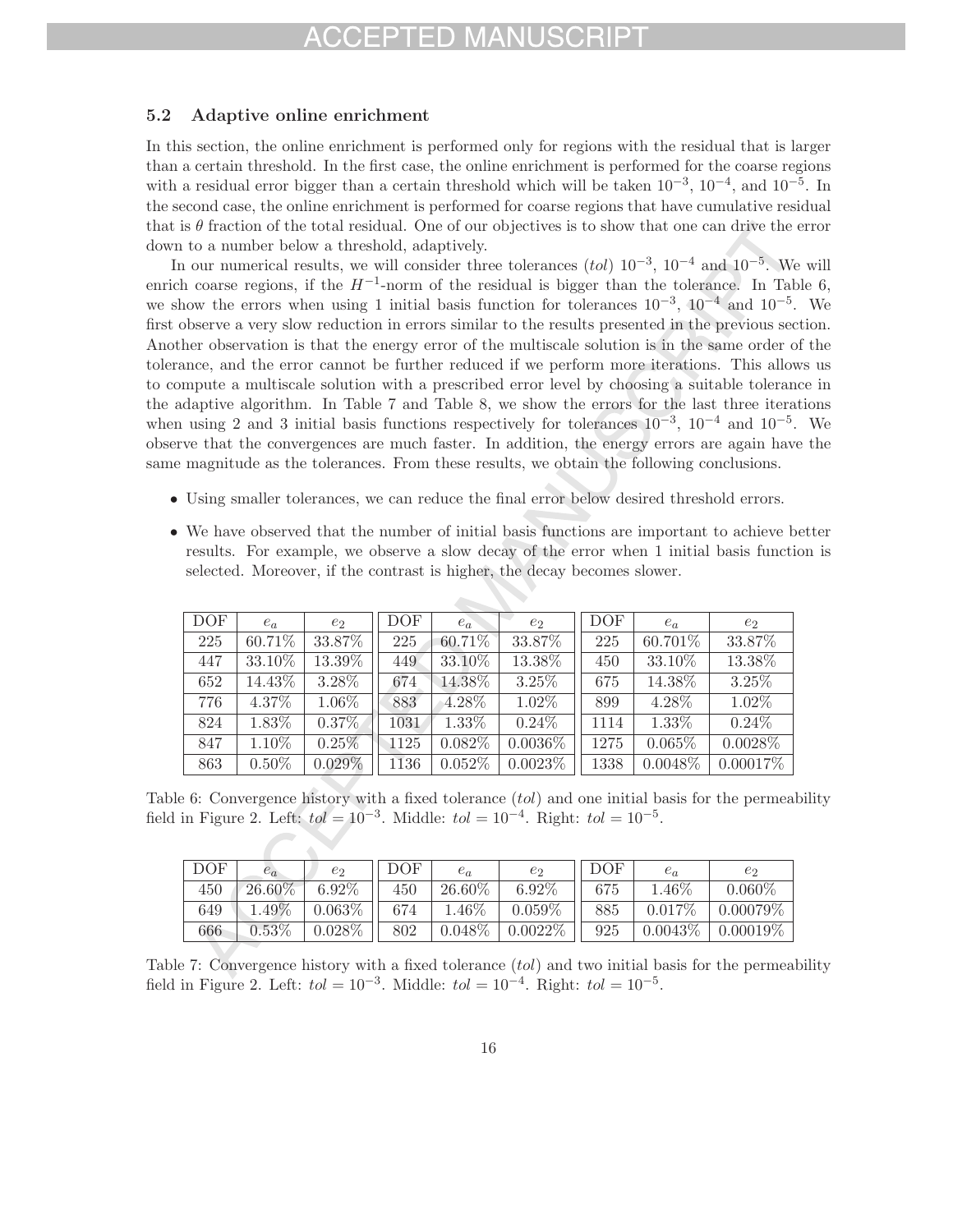| DOF | $e_a$    | еŋ        | DOF. | $e_a$      | $e_2$       | DOF  | $e_a$      | $e_2$       |
|-----|----------|-----------|------|------------|-------------|------|------------|-------------|
| 675 | 16.96%   | $2.54\%$  | 675  | 16.96%     | $2.54\%$    | 900  | $0.54\%$   | $0.023\%$   |
| 863 | $0.63\%$ | $0.027\%$ | 898  | $10.054\%$ | $0.023\%$   | 1087 | $0.011\%$  | $0.00043\%$ |
| 867 | $0.44\%$ | $0.018\%$ | 993  | $0.046\%$  | $10.0015\%$ | 1106 | $0.0050\%$ | $0.00019\%$ |

Table 8: Convergence history with a fixed tolerance (tol) and three initial basis for the permeability field in Figure 2. Left:  $tol = 10^{-3}$ . Middle:  $tol = 10^{-4}$ . Right:  $tol = 10^{-5}$ .

In our next numerical example, the online enrichment is performed for coarse regions that have a cumulative residual that is  $\theta$  fraction of the total residual. Assume that the local residuals are arranged so that

$$
r_1 \geq r_2 \geq r_3 \geq \cdots.
$$

Then, we only add the basis  $\phi_1, \dots, \phi_k$  for the coarse neighborhoods  $\omega_1, \dots, \omega_k$  such that k is the smallest integer with

$$
\theta \sum_{i=1}^{N} r_i^2 \le \sum_{i=1}^{k} r_i^2.
$$

In Table 9, we present numerical results for the last 4 iterations when using 1, 2 and 3 initial basis functions with the tolerance  $10^{-4}$  and  $\theta = 0.7$ . We observe that one can reduce the total number of basis functions compared to the previous case to achieve a similar error. Our conclusions regarding the importance of ONERP condition for  $V_{\text{ms}}$  is the same as before.

| <b>DOG</b> | $e_a$     | $e_2$      | DOF | $e_a$     | $e_2$      | DOF | $e_a$    | $e_2$   |
|------------|-----------|------------|-----|-----------|------------|-----|----------|---------|
| 620        | $.10\%$   | 0.23%      | 450 | $26.60\%$ | 6.92%      | 675 | 16.96%   | 2.54\%  |
| 709        | $0.49\%$  | 0.082%     | 576 | $1.94\%$  | 0.12%      | 827 | $1.02\%$ | 0.045%  |
| 787        | $0.050\%$ | $0.0024\%$ | 690 | 0.20%     | $0.0099\%$ | 957 | 0.091%   | 0.0033% |
| 789        | $0.046\%$ | $0.0022\%$ | 744 | $0.051\%$ | 0.0023%    | 987 | 0.048%   | 0.0017% |

Table 9: Convergence results using cumulative errors with  $\theta = 0.7$ ,  $tol = 10^{-4}$  and the permeability field in Figure 2. Left: One initial basis. Middle: Two initial basis. Right: Three initial basis.

#### **5.3 Inexpensive online basis construction**

In this section, we present numerical results by computing online basis functions in a smaller dimensional spaces. In our first set of numerical examples, the online basis functions are computed in the next  $N_0$  snapshot vectors that are eigenvectors of the local spectral problem as discussed earlier. We present numerical results for  $N_0 = 10, 20, 40, 50$  in Figure 6. As we observe from this figure that using reduced dimensional spaces for the computation of the online basis function works well only for the first iteration. Later iterations are not very effective. Indeed, because in later iterations, we only add 1 extra snapshot vector to compute the next online basis function. To remedy this, we compute each next iteration of the online basis function by adding more "next" snapshot vectors. In Figure 7, for each next iterate for computing online basis functions, we consider 40 next snapshots and use neighboring regions for  $\omega_i$ . In this case, the convergence is fast and its behavior is comparable to the use of the whole local snapshot space for the computation of online basis functions.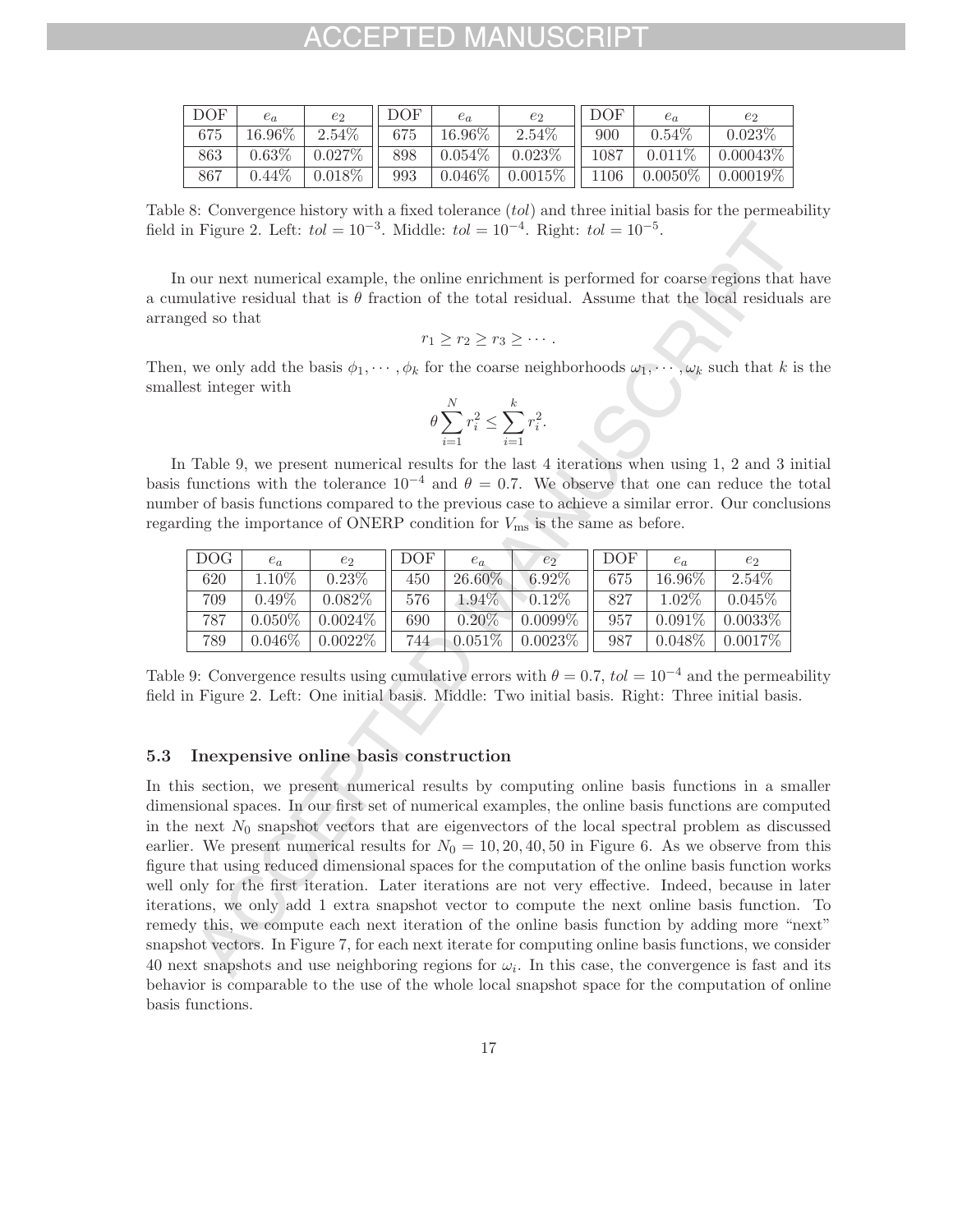## CCEPTED MANUSCRIPT



We would like to remark that the online basis function has no sparsity pattern in the snapshot space and, thus, we could not apply sparsity techniques.

Figure 6: Performance comparison for the use of reduced dimensional space for online basis construction for the permeability field in Figure 2. Top-Left: One basis. Top-Right: Two basis. Bottom-Left: Three basis. Bottom-Right: Four basis.



Figure 7: Performance comparison for the permeability field in Figure 2 and the use of reduced dimensional space including basis from neighbouring neighborhoods for online basis construction.

**Remark 5.1.** In all above examples, we consider a snapshot space that consists of local eigenvectors. It can be that in different regions, one needs to use different eigenvalue problems. For example, if the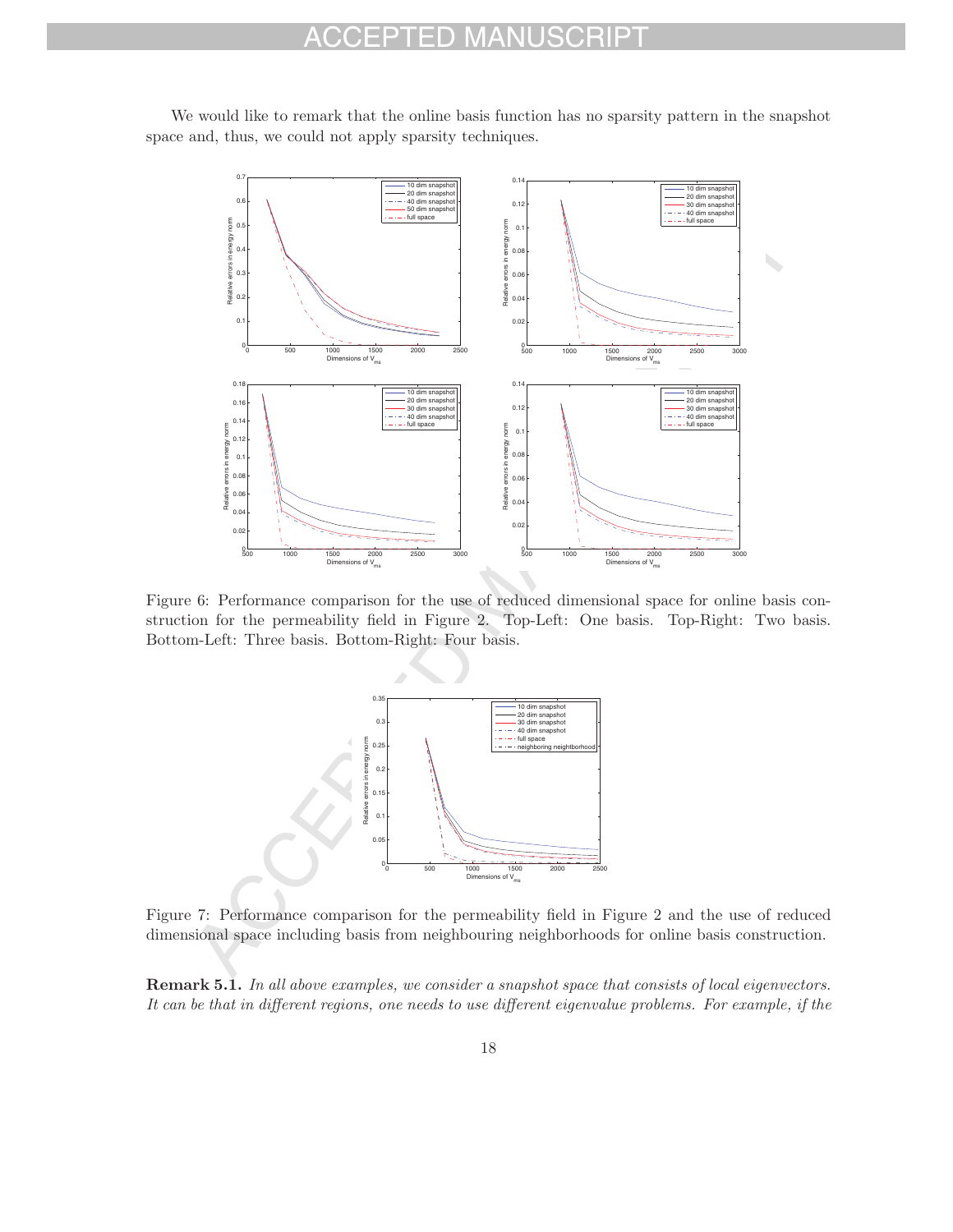## CEPTED MANUSCRIPT

heterogeneities are very localized, one can use polynomial basis functions away from heterogeneous regions. In this case, we consider an adaptive strategy that can identify which class of basis functions to use in a given region. We have considered several basis sets and used the residual to decide which set to use in a given  $\omega_i$  for the permeability field shown in Figure 4 with  $16 \times 16$  coarse mesh and each coarse block is subdivided into  $16 \times 16$  fine blocks. The set is identified using a few initial basis functions (e.g., using multiscale basis functions). Then, for each set, we consider the residual using only a few basis and estimate the error. We choose the set that gives the largest reduction in the residual. Our numerical results show that by selecting appropriate class of basis functions in each region, we can improve the accuracy of GMsFEM.

#### **6 Conclusions**

In this paper, we consider a residual-based multiscale basis construction within GMsFEM. The main idea of the proposed method is to construct the online basis functions by solving local problems based on a computed residual. In particular, in each coarse region, an online multiscale basis function is constructed by solving local problems with a right hand side that is a residual computed at the current solution iterate. We show that the offline space needs to satisfy ONERP condition in order to guarantee that adding online basis function will decrease the error independent of the contrast and small scales. The online basis functions account for global effects that are missing in local GMsFEM basis functions. However, the first several GMsFEM basis functions are needed in order to guarantee that the online basis functions will decrease the error independent of the contrast. This method is applied in conjunction with an adaptivity where online basis functions are added in selective regions. The overall procedure results to a local multiscale approach where one can adaptively select regions and compute multiscale basis functions without resorting to global solves. We test our approaches on several examples and present some representative numerical results. Our numerical results show that with the offline spaces that satisfy ONERP, one can achieve a rapid decay of the error. We propose some strategies to reduce the computational cost associated with calculating the online basis functions.

#### **References**

- [1] Assyr Abdulle. The finite element heterogeneous multiscale method: a computational strategy for multiscale pdes. GAKUTO International Series Mathematical Sciences and Applications, 31(EPFL-ARTICLE-182121):135–184, 2009.
- [2] Grégoire Allaire and Robert Brizzi. A multiscale finite element method for numerical homogenization. *Multiscale Modeling* & Simulation,  $4(3)$ :790–812, 2005.
- [3] Arnaud Anantharaman, Ronan Costaouec, Claude Le Bris, Frédéric Legoll, Florian Thomines, et al. Introduction to numerical stochastic homogenization and the related computational challenges: some recent developments. Multiscale modeling and analysis for materials simulation, 2011.
- [4] T. Arbogast. Analysis of a two-scale, locally conservative subgrid upscaling for elliptic problems. SIAM J. Numer. Anal., 42(2):576–598 (electronic), 2004.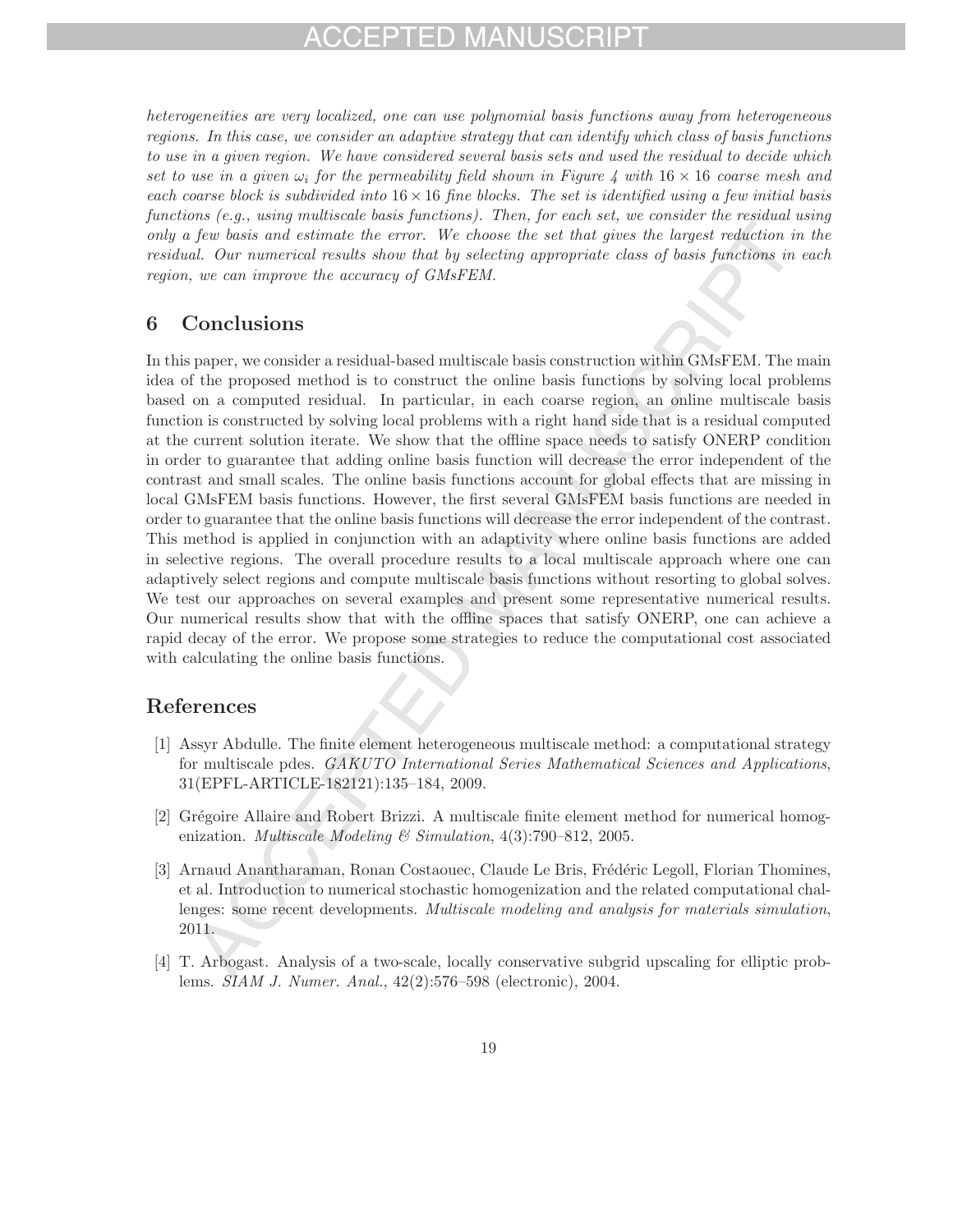## CEPTED MANUSCRIPT

- [5] V. Calo, Y. Efendiev, J. Galvis, and G. Li. Randomized oversampling for generalized multiscale finite element methods. http://arxiv.org/pdf/1409.7114.pdf.
- [6] C.-C. Chu, I. G. Graham, and T.-Y. Hou. A new multiscale finite element method for highcontrast elliptic interface problems. Math. Comp., 79(272):1915–1955, 2010.
- [7] E. Chung and Y. Efendiev. Reduced-contrast approximations for high-contrast multiscale flow problems. Multiscale Model. Simul., 8:1128–1153, 2010.
- [8] E. Chung, Y. Efendiev, and R. Gibson. An energy-conserving discontinuous multiscale finite element method for the wave equation in heterogeneous media. Advances in Adaptive Data Analysis, 3:251–268, 2011.
- [9] E. Chung, Y. Efendiev, and W. T. Leung. Generalized multiscale finite element method for wave propagation in heterogeneous media.  $arXiv:1307.0123$ .
- [10] E. Chung, Y. Efendiev, and G. Li. An adaptive GMsFEM for high contrast flow problems. J. Comput. Phys., 273:54–76, 2014.
- [11] E. Chung, H. Kim, and O. Widlund. Two-level overlapping Schwarz algorithms for a staggered discontinuous Galerkin method. SIAM J. Numer. Anal., 51:47–67, 2013.
- [12] E. Chung and W. T. Leung. A sub-grid structure enhanced discontinuous Galerkin method for multiscale diffusion and convection-diffusion problems. Commun. Comput. Phys., 14:370–392, 2013.
- [13] Eric T. Chung, Yalchin Efendiev, and Wing Tat Leung. An adaptive generalized multiscale discontinuous Galerkin method (GMsDGM) for high-contrast flow problems. submitted, arXiv:1409.3474.
- [14] W. Dorfler. A convergent adaptive algorithm for Poisson's equation. *SIAM J.Numer. Anal.*, 33:1106 – 1124, 1996.
- [15] L.J. Durlofsky. Numerical calculation of equivalent grid block permeability tensors for heterogeneous porous media. Water Resour. Res., 27:699–708, 1991.
- [16] W. E and B. Engquist. Heterogeneous multiscale methods. Comm. Math. Sci., 1(1):87–132, 2003.
- [17] Y. Efendiev and J. Galvis. A domain decomposition preconditioner for multiscale high-contrast problems. In Y. Huang, R. Kornhuber, O. Widlund, and J. Xu, editors, Domain Decomposition Methods in Science and Engineering XIX, volume 78 of Lect. Notes in Comput. Science and Eng., pages 189–196. Springer-Verlag, 2011.
- [18] Y. Efendiev, J. Galvis, and T. Hou. Generalized Multiscale Finite Element Methods. Journal of Computational Physics, 251:116–135, 2013.
- [19] Y. Efendiev, J. Galvis, R. Lazarov, M. Moon, and M. Sarkis. Generalized multiscale finite element method. Symmetric interior penalty coupling. J. Comput. Phys., 255:1–15, 2013.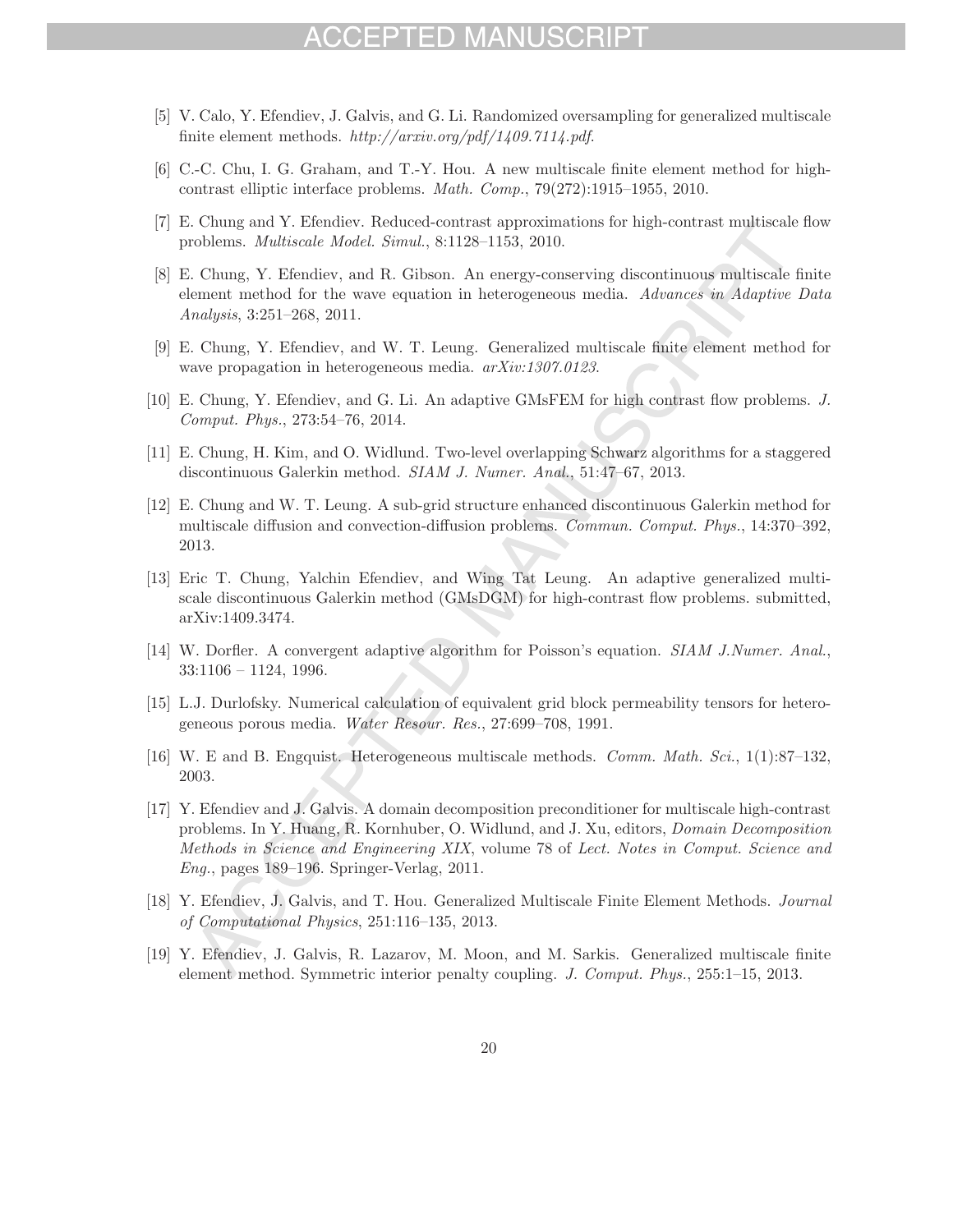## CEPTED MAN

- [20] Y. Efendiev, J. Galvis, G. Li, and M. Presho. Generalized multiscale finite element methods. oversampling strategies. International Journal for Multiscale Computational Engineering, accepted, 2013.
- [21] Y. Efendiev, J. Galvis, and X.H. Wu. Multiscale finite element methods for high-contrast problems using local spectral basis functions. Journal of Computational Physics, 230:937–955, 2011.
- [22] Y. Efendiev, V. Ginting, T. Hou, and R. Ewing. Accurate multiscale finite element methods for two-phase flow simulations. Journal of Computational Physics, 220:155–174, 2006.
- [23] Y. Efendiev and T. Hou. Multiscale Finite Element Methods: Theory and Applications, volume 4 of Surveys and Tutorials in the Applied Mathematical Sciences. Springer, New York, 2009.
- [24] Y. Efendiev, T. Hou, and V. Ginting. Multiscale finite element methods for nonlinear problems and their applications. Comm. Math. Sci., 2:553–589, 2004.
- [25] Y. Efendiev, T. Hou, and X.H. Wu. Convergence of a nonconforming multiscale finite element method. SIAM J. Numer. Anal., 37:888–910, 2000.
- [26] J. Galvis and Y. Efendiev. Domain decomposition preconditioners for multiscale flows in high contrast media. reduced dimension coarse spaces. SIAM J. Multiscale Modeling and Simulation, 8:1621–1644, 2010.
- [27] M. Ghommem, M. Presho, V. M. Calo, and Y. Efendiev. Mode decomposition methods for flows in high-contrast porous media. global–local approach. Journal of Computational Physics, Vol. 253., pages 226—238.
- [28] R. Gibson, K. Gao, E. Chung, and Y. Efendiev. Multiscale modeling of acoustic wave propagation in two-dimensional media. Geophysics, 79:T61–T75, 2014.
- [29] Hadi Hajibeygi and Patrick Jenny. Adaptive iterative multiscale finite volume method. Journal of Computational Physics, 230(3):628–643, 2011.
- [30] Patrick Henning and Mario Ohlberger. The heterogeneous multiscale finite element method for elliptic homogenization problems in perforated domains. Numerische Mathematik, 113(4):601– 629, 2009.
- [31] M. Hinze and S. Volkwein. Proper orthogonal decomposition surrogate models for nonlinear dynamical systems: error estimates and suboptimal control. In P. Benner, V. Mehrmann, and D.C. Sorensen, editors, *Dimension Reduction of Large-Scale Systems*, volume 45 of Lecture Notes in Computational Science and Engineering, pages 261–306. Springer Berlin Heidelberg, 2005.
- [32] T. Hou and X.H. Wu. A multiscale finite element method for elliptic problems in composite materials and porous media. J. Comput. Phys., 134:169–189, 1997.
- [33] P Jenny, SH Lee, and HA Tchelepi. Multi-scale finite-volume method for elliptic problems in subsurface flow simulation. Journal of Computational Physics, 187(1):47–67, 2003.